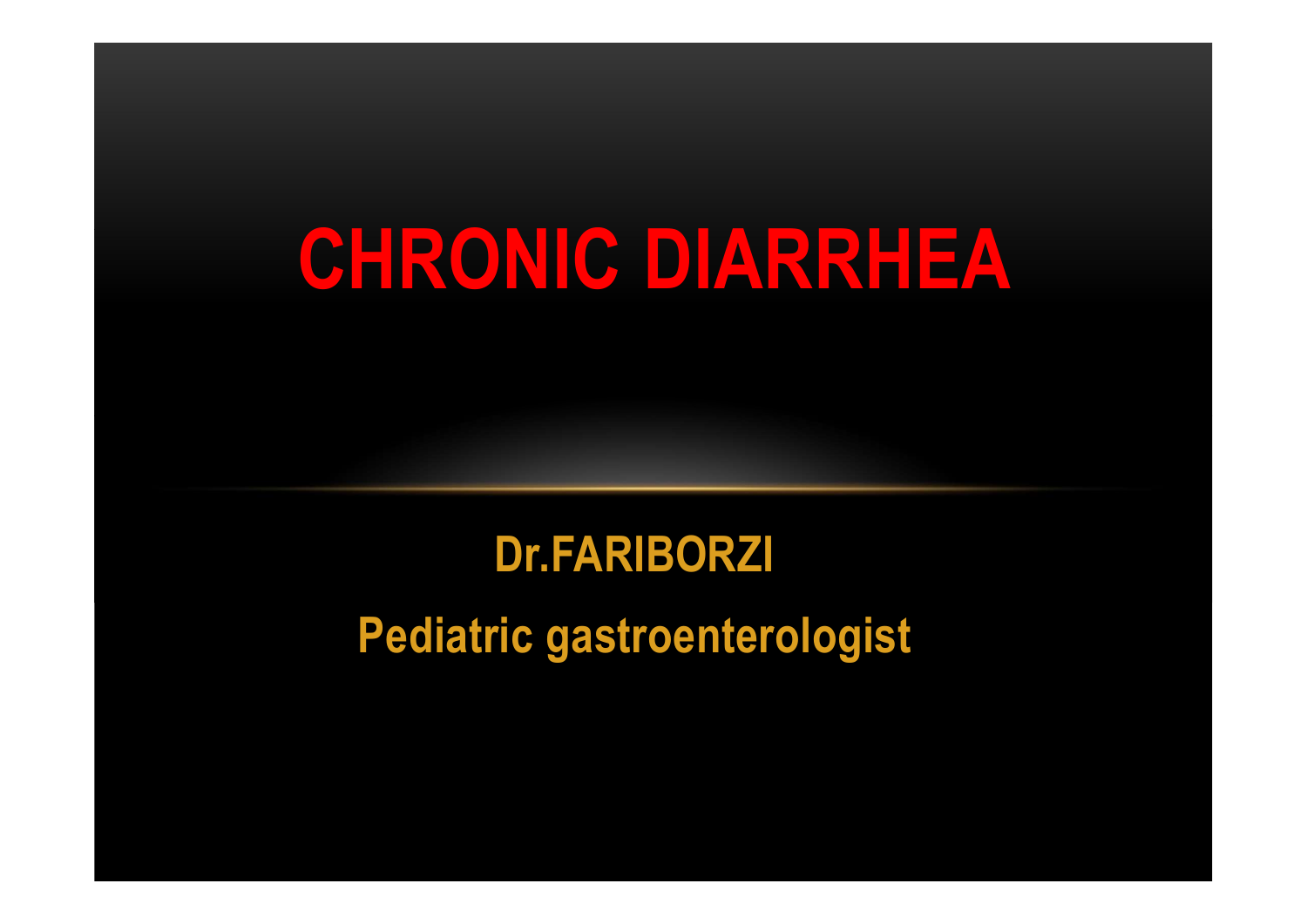# DEFINITION

- Chronic diarrhea is defined as stool volume of more than 10 grams/kg/day in infants and toddlers, or more than 200 grams/day in older children for more than 14 days .
- This typically translates to persistent loose or watery stools occurring at least three times a day, where the change in stool consistency is more important than stool frequency.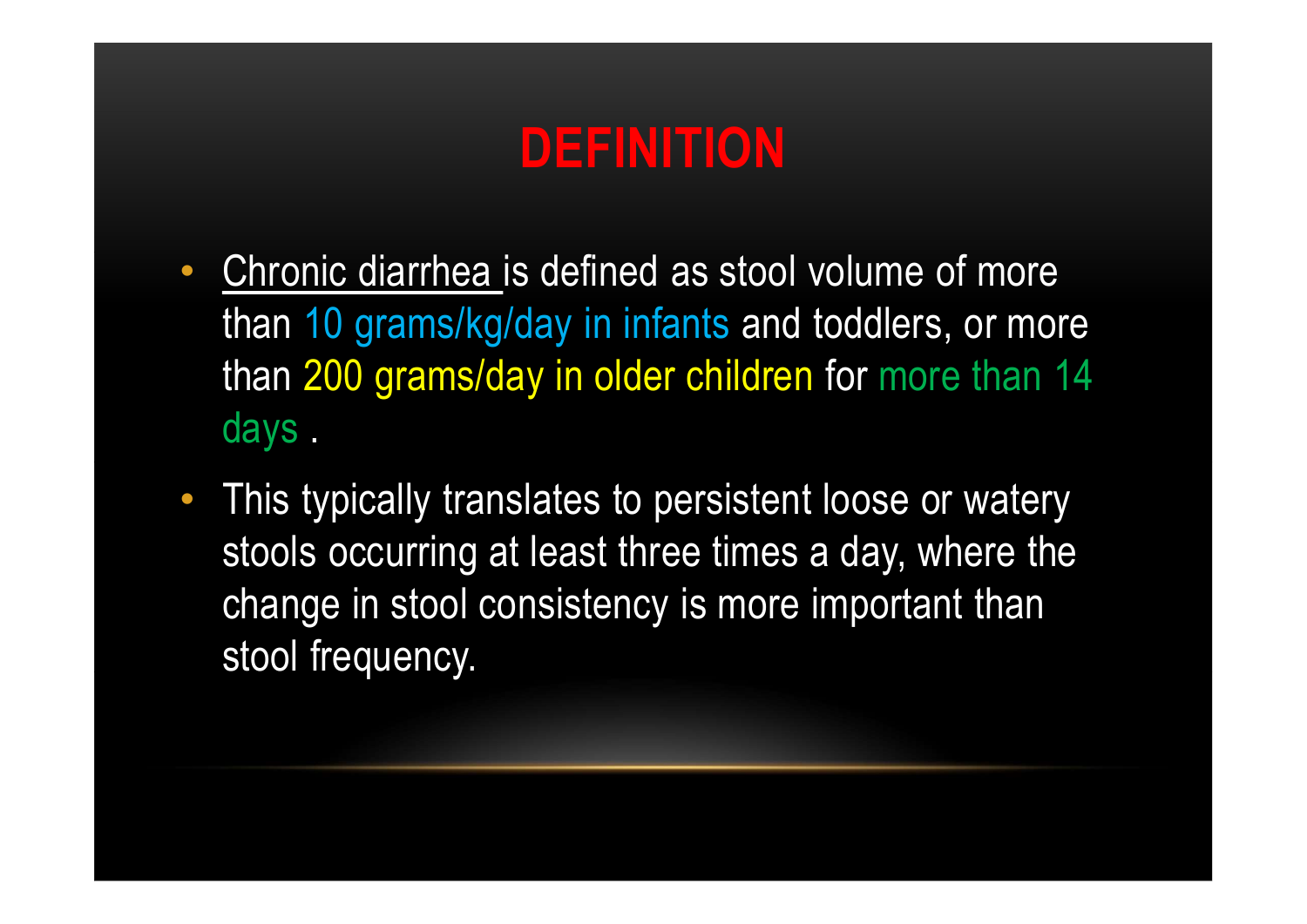# PREVALENCE AND MORBIDITY

- Diarrhea lasting more than two to four weeks occurs in up to 3 to 5 percent of the population worldwide. It is generally more frequent in males, with a male-to-female ratio of 1.2 to 2.6:1 in the age range of 6 to 24 months .
- In the developed world, the prevalence of chronic diarrhea is substantially lower.
- Most of these cases are self-limited, with fewer than 28 percent presenting for medical care. Fewer than 100 per 10,000 children are hospitalized in the United States for diarrheal disease.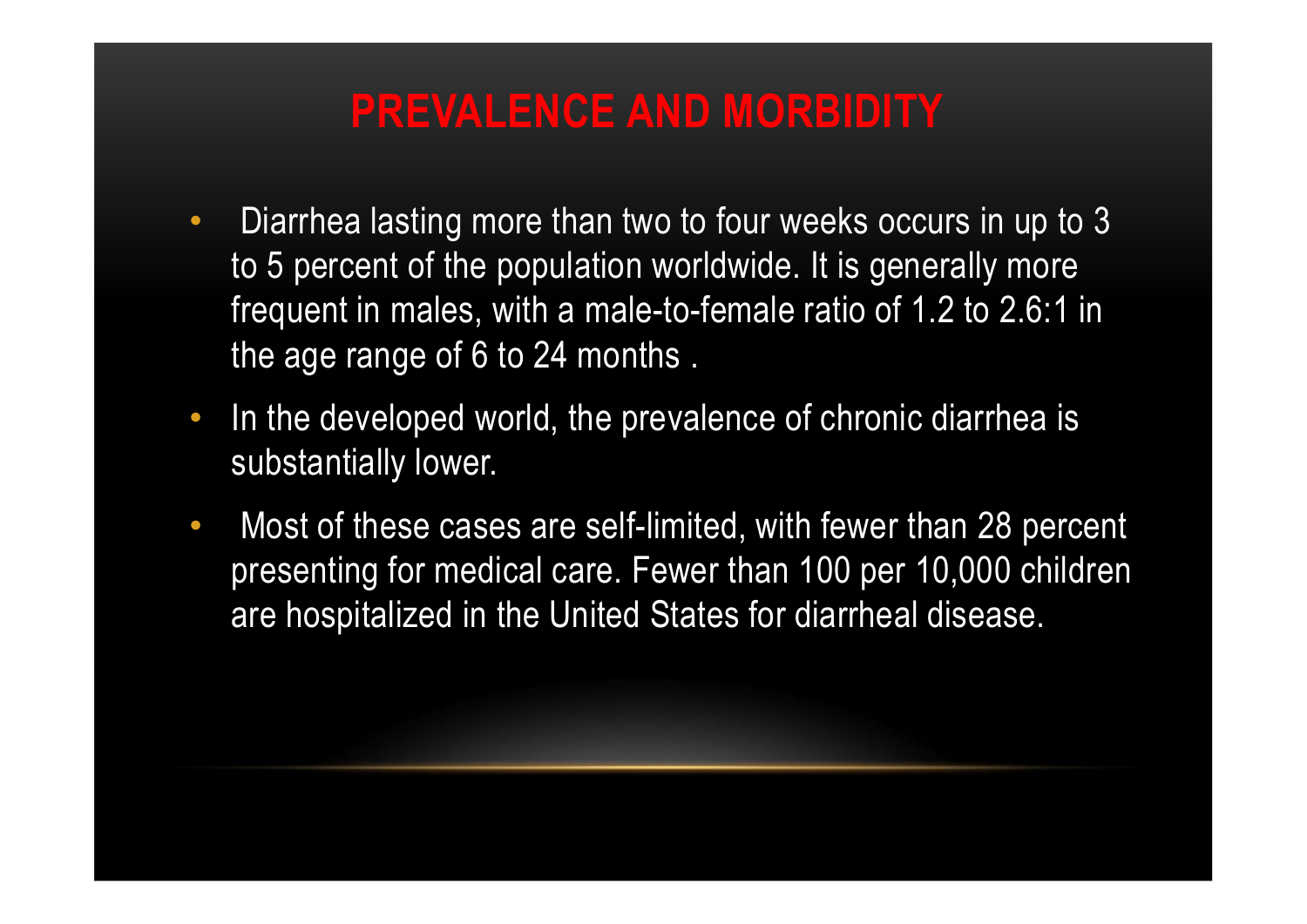# PATHOPHYSIOLOGY

• The basic pathophysiology of all diarrheas is incomplete absorption of water from the intestinal lumen either because of a reduced rate of net water absorption (related to impaired electrolyte absorption or excessive electrolyte secretion) or because of osmotic retention of water in the lumen.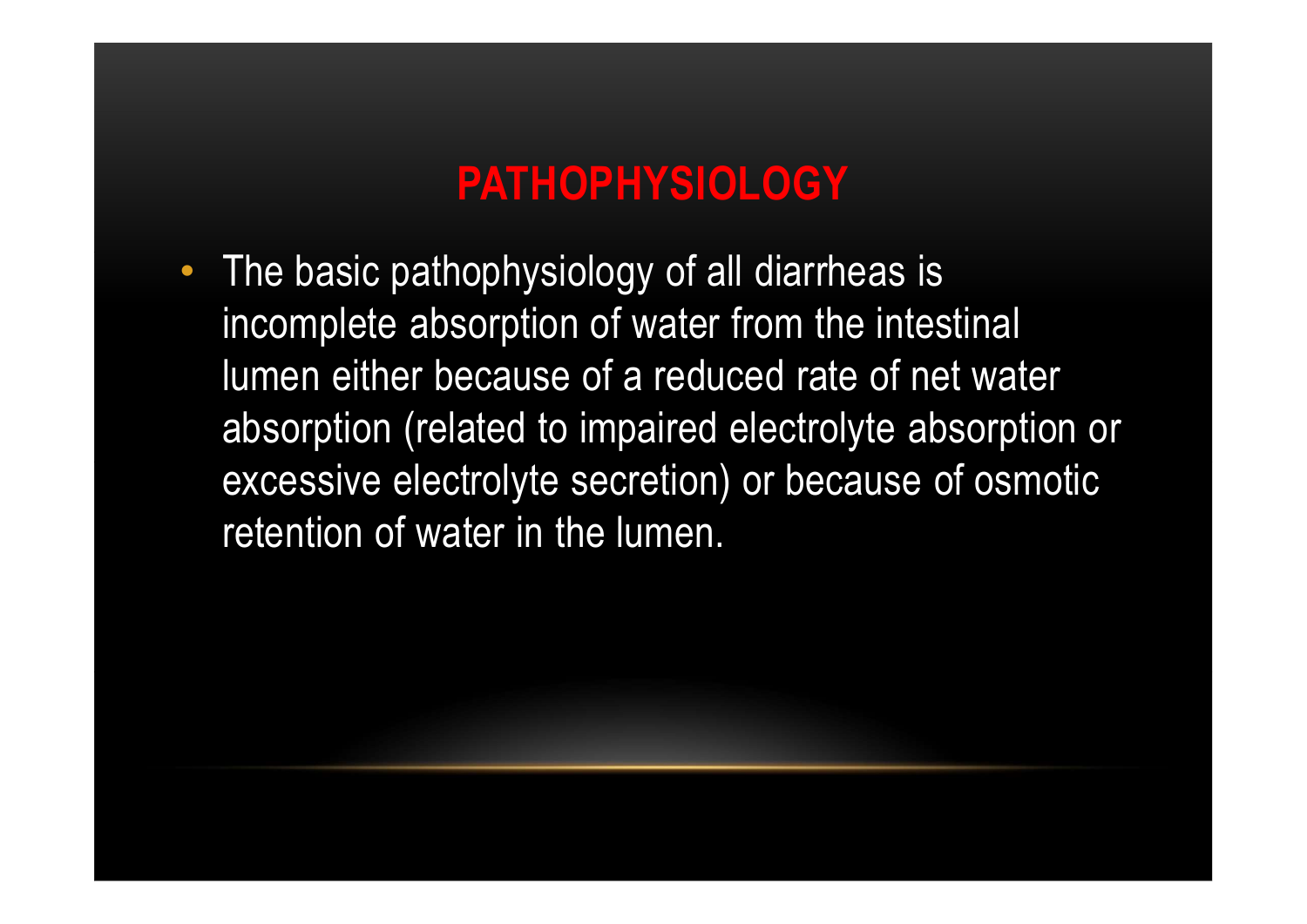# FUNCTIONAL DIARRHEA

- painless passage of three or more large, unformed stools during waking hours for four or more weeks, with onset in infancy or the preschool years, and without failure to thrive or a specific definable cause . This common, benign disorder has also been termed chronic nonspecific diarrhea of childhood or toddler's diarrhea.
- Children with functional diarrhea usually pass stools only during waking hours. Early morning stools typically are large and semiformed, then stools become progressively looser as the day progresses . Virtually all children develop normal bowel patterns by four years of age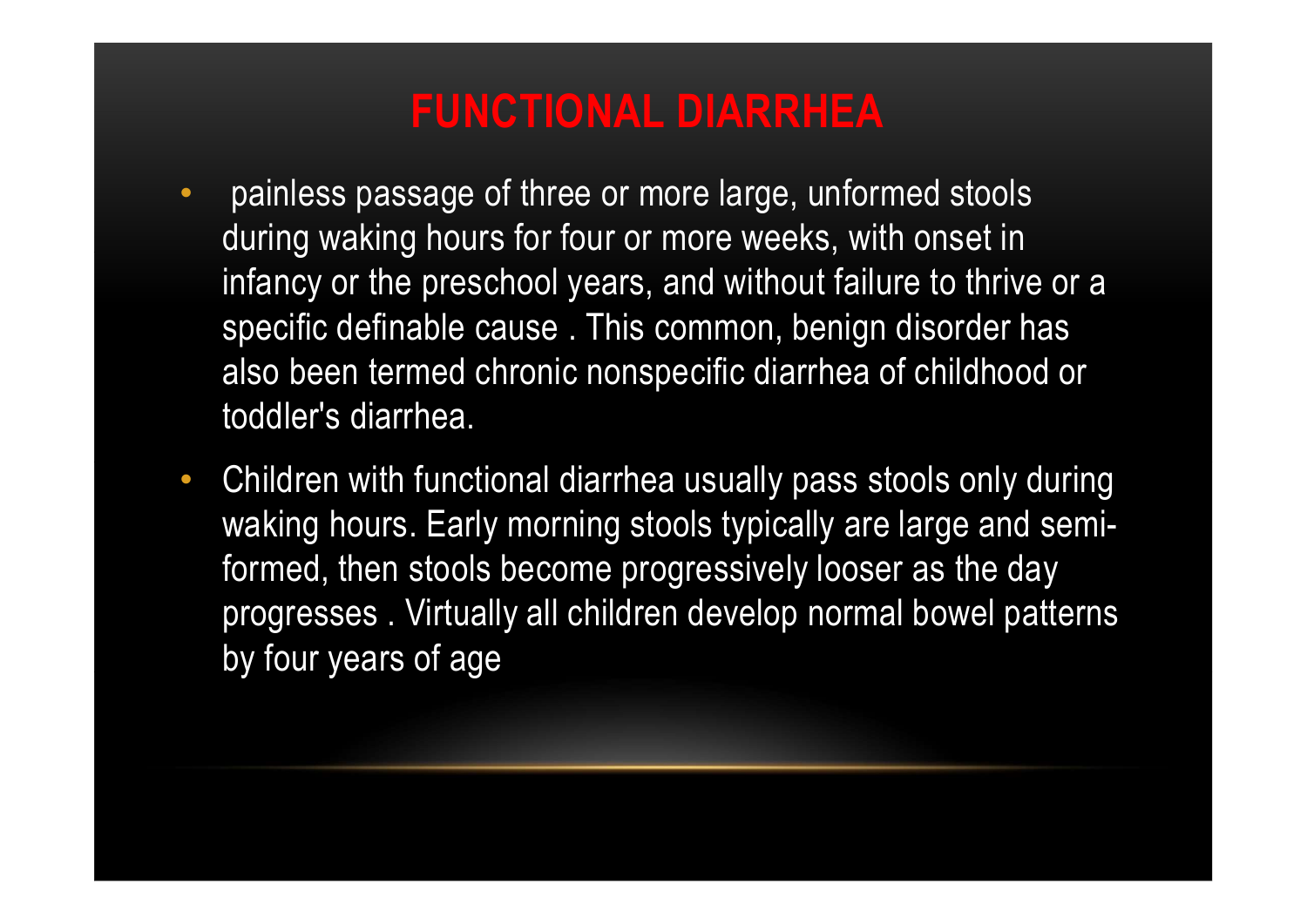- In some cases, the diarrhea is associated with excessive intake of fruit juice, sorbitol, or other osmotically active carbohydrates, and will improve when the intake of these foods is moderated. Other than this precaution, restrictions to the diet or other interventions are not necessary or helpful. In particular, restriction of dietary fat may be counter-productive.
- If the evaluation suggests functional diarrhea:
- Reduce or eliminate fruit juice or other osmotically active carbohydrates. Apple, prune, and pear juice contain sorbitol and have a particularly high osmotic load.
- Liberalize the fat content of the diet to 35 to 50 percent of total calories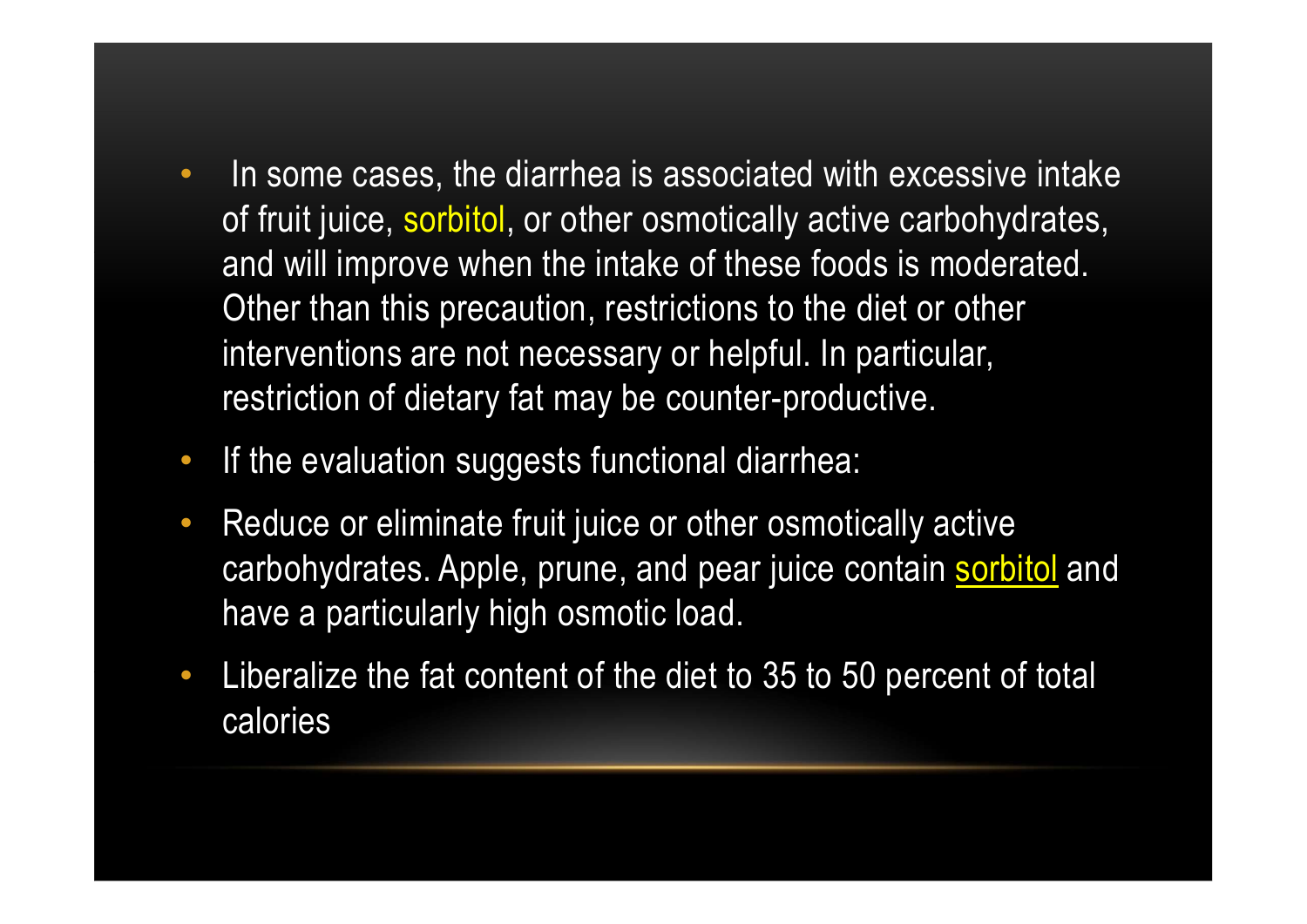# INFECTIOUS CAUSES

- **INFECTIOUS CAUSES**<br>• Postenteritis syndrome : Most enteric infections in otherwise<br>healthy children resolve within 14 days and do not develop into<br>a chronic diarrhea illness. However, in a minority of patients, an healthy children resolve within 14 days and do not develop into a chronic diarrhea illness. However, in a minority of patients, an acute gastroenteritis can trigger persistent diarrhea by causing mucosal damage to the small intestine, termed a "postenteritis syndrome" . The mechanisms underlying this syndrome are not fully understood. a chronic diarrhea liness. However, in a minority of patients, an<br>acute gastroenteritis can trigger persistent diarrhea by causing<br>mucosal damage to the small intestine, termed a "postenteritis<br>syndrome". The mechanisms un
- international guidelines discourage the use of hypoallergenic or diluted milk formulas during acute gastroenteritis.
- In some cases, treatment with probiotic bacteria may facilitate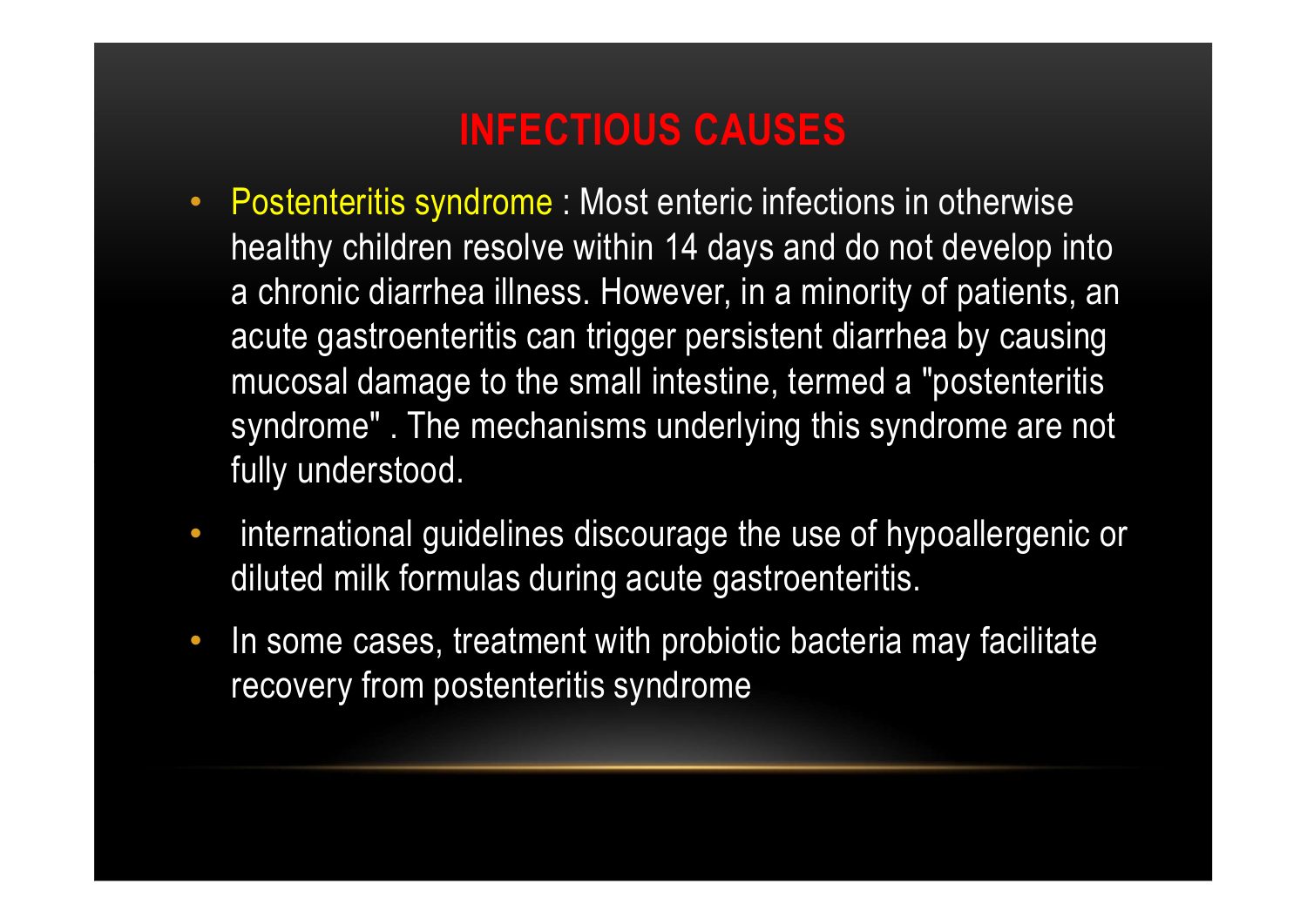# BACTERIA

- In immunocompromised patients, common infectious causes of acute diarrhea, such as Campylobacter or Salmonella, can cause persistent diarrhea. Chronic infections with these pathogens are uncommon in immunocompetent hosts. Bacterial cultures should be part of the initial diagnostic evaluation for all patients if the stool contains blood, or for immunocompromised patients regardless of fecal blood.
- In children recently treated with antibiotics, Clostridium difficile may cause a colitis characterized by "pseudomembrane" formation. The enzyme immunoassay available in most laboratories detects C. difficile toxins A and B with high specificity but only moderate sensitivity. Polymerase chain reaction (PCR) based diagnostic methods can enhance the detection rate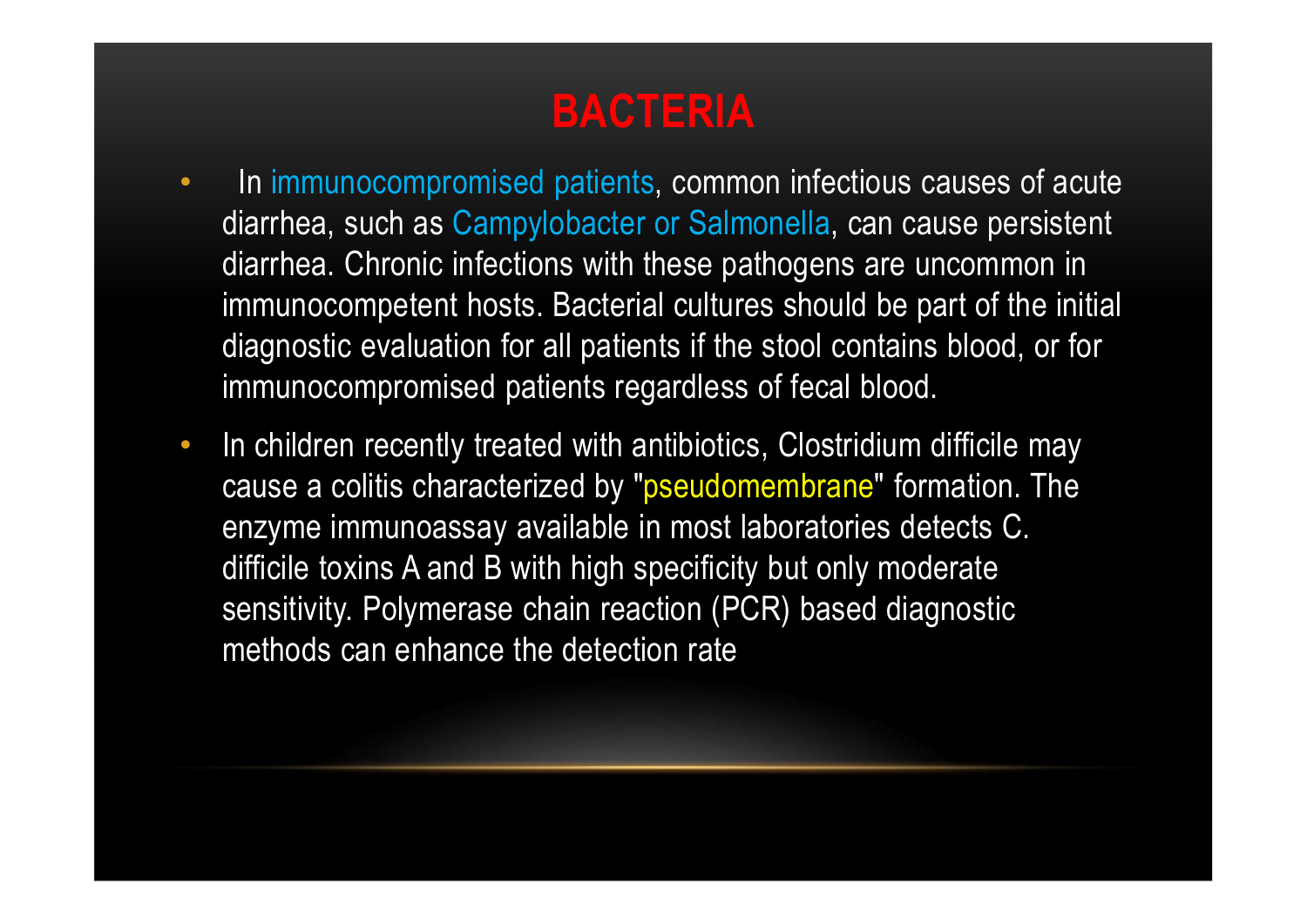# PARASITES

- Intestinal parasites are an uncommon cause of chronic diarrhea in developed countries, except among individuals with an immunodeficiency.
- Specific antigen assays for Giardia and examination from the stool for parasites is imperative for children with known **Intestinal parasites are an uncommon cause of chronic diarrhea**<br>in developed countries, except among individuals with an<br>immunodeficiency.<br>Specific antigen assays for Giardia and examination from the<br>stool for parasites i These tests are also an appropriate step in the evaluation of immunocompetent children if initial testing fails to determine a cause of the chronic diarrhea.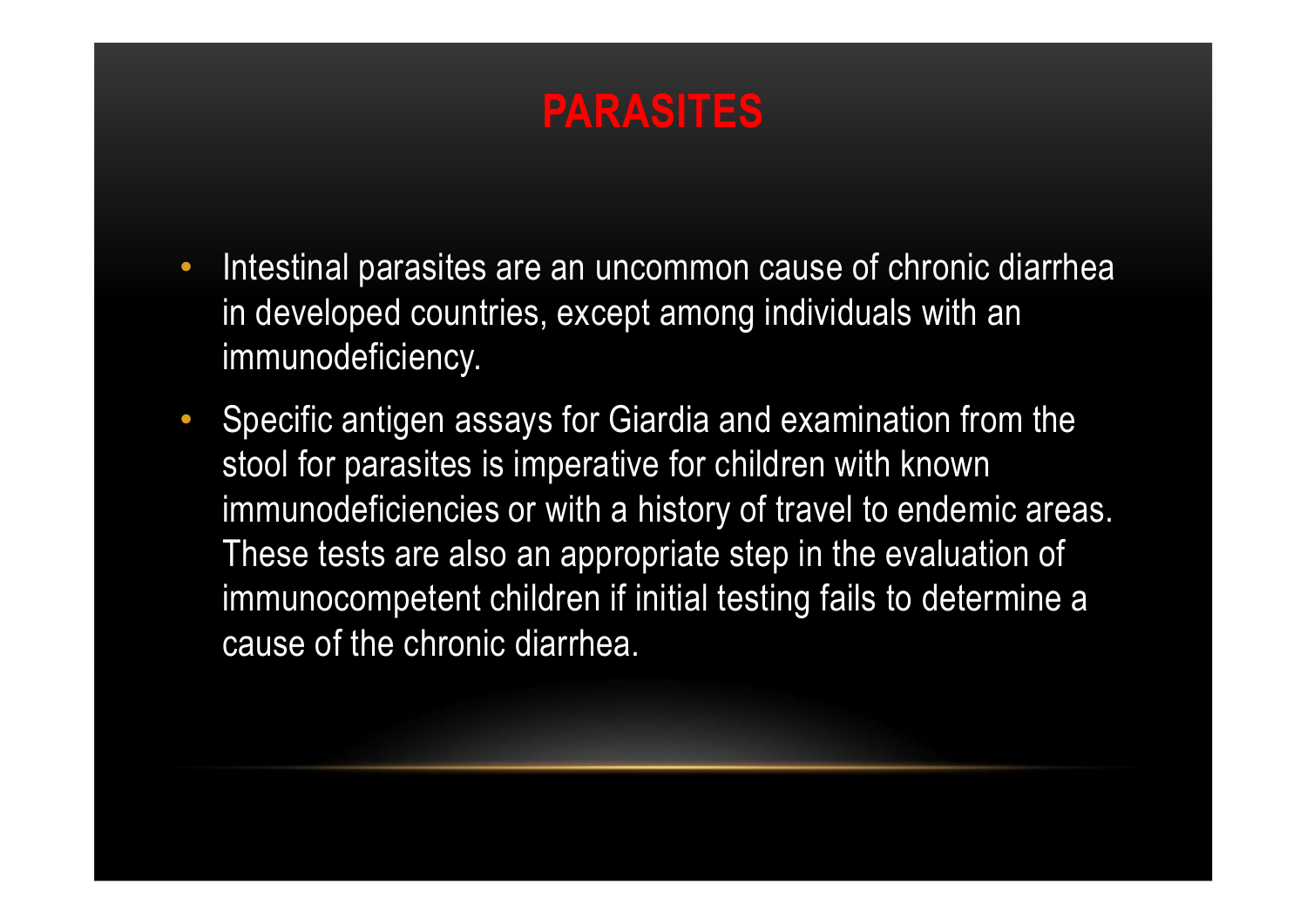# IMMUNE DEFICIENCY

- Chronic diarrhea may present as a complication of a known immune deficiency such as HIV disease. In this case, the evaluation should focus on potential infectious causes of the diarrhea, particularly parasites and opportunistic infections such as Cryptosporidium, Isospora, and Cyclospora . These children also are at risk for persistent infectious pathogens that typically cause acute diarrheas, such as rotavirus.
- Chronic diarrhea also may be a presenting symptom of immune deficiency in a child. When a patient is infected with an unusual pathogen, or has multiple or recurrent infections of the gastrointestinal tract or elsewhere, further evaluation for immune deficiency is required.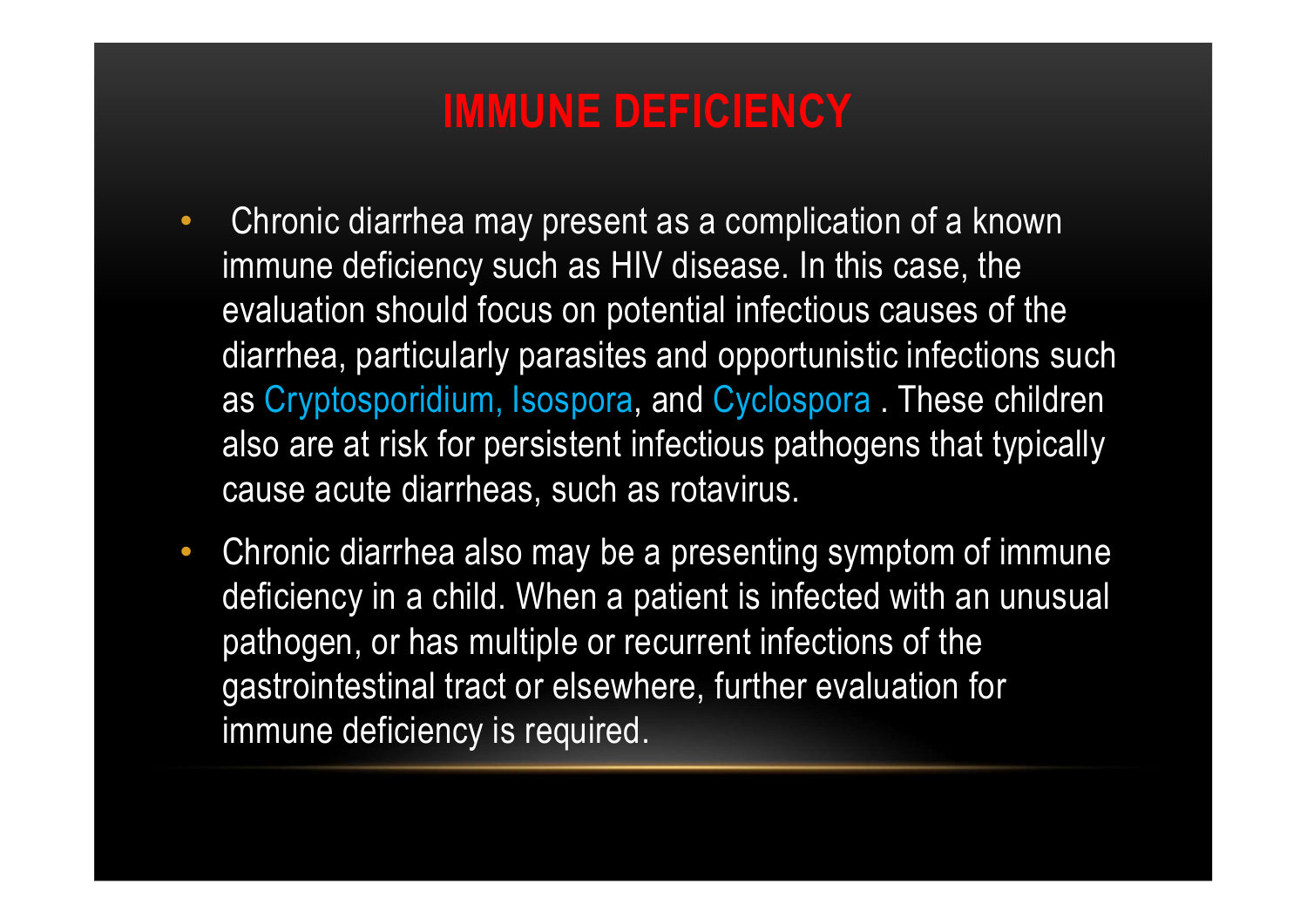# ABNORMAL IMMUNE RESPONSE

- ABNORMAL IMMUNE RESPONSE<br>• Celiac disease :<br>• (also known as gluten-sensitive enteropathy or nontropical<br>entured is an immune modiated inflammation of the email sprue) is an immune-mediated inflammation of the small intestine caused by sensitivity to dietary gluten and related proteins in genetically sensitive individuals. The disorder is common, occurring in 0.5 to 1 percent of the general population in most countries.
- Celiac disease often presents as chronic diarrhea, with or without malnutrition, during late infancy or early childhood.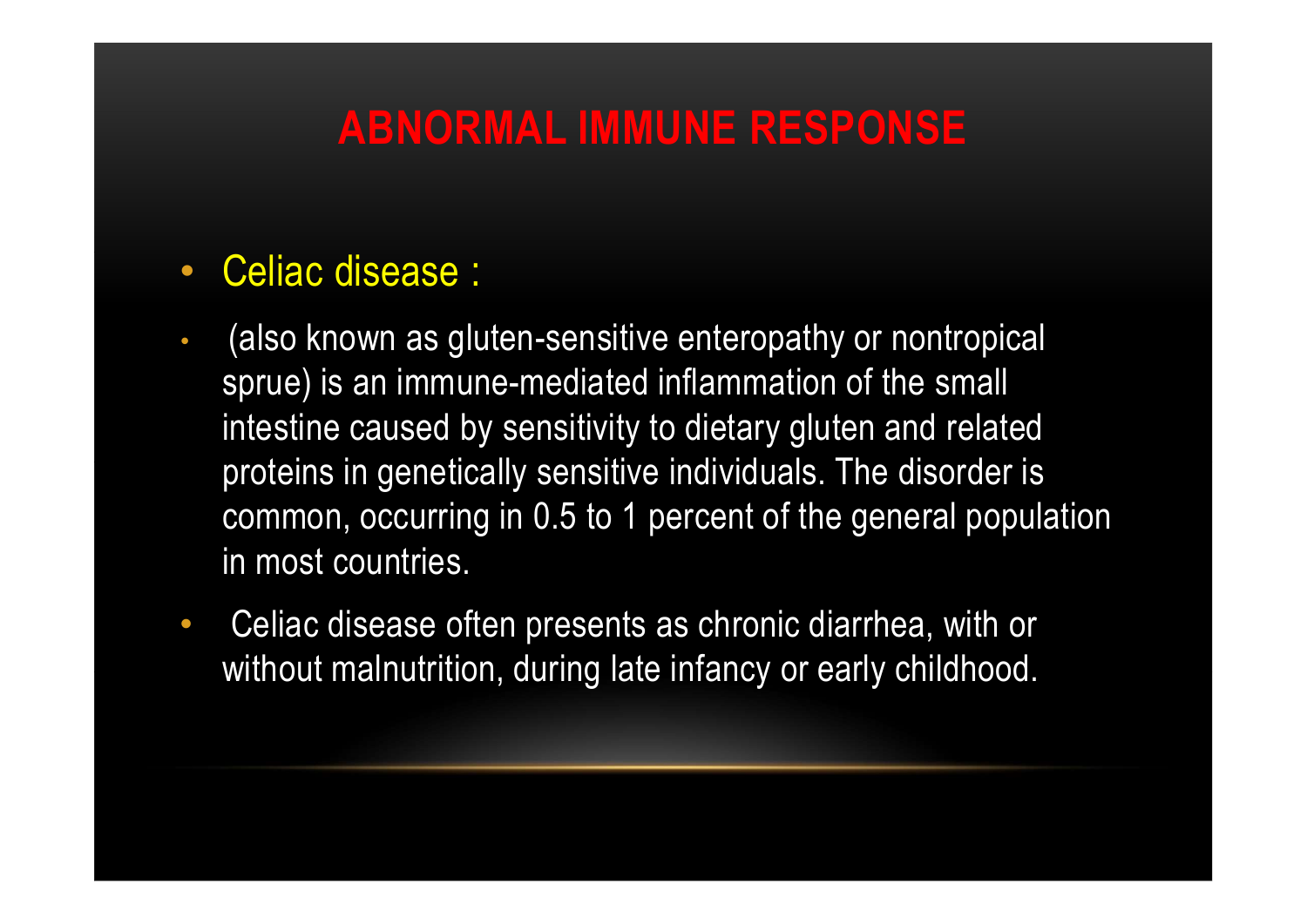#### INFLAMMATORY BOWEL DISEASE

- Ulcerative colitis and Crohn's disease are idiopathic chronic inflammatory diseases (IBD) of the bowel. These disorders typically present with gradual onset of chronic diarrhea, with or without blood, from mid-childhood through adulthood.
- Infantile and very early onset IBD (onset at age less than six years) appears to be a distinct subset of these diseases, in which clinical and genetic characteristics can be unique compared with later-onset cases of IBD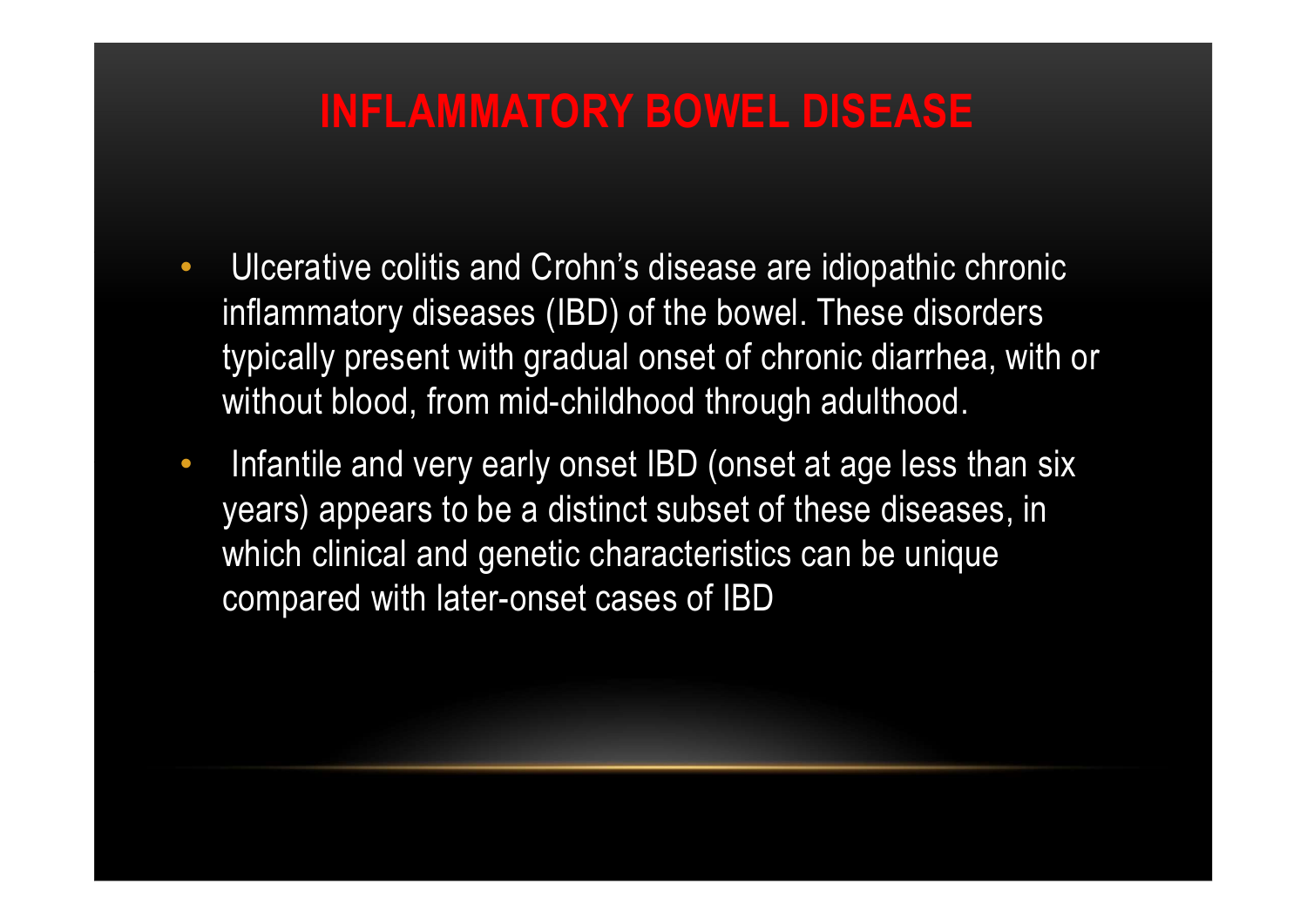# ALLERGIC ENTEROPATHY

- An abnormal immune response to food proteins can cause a proctitis/colitis or an enteropathy.
- The former tends to present as bloody diarrhea and is frequently triggered by cow's milk protein in infants.
- The latter presents as non-bloody diarrhea and/or as failure to thrive.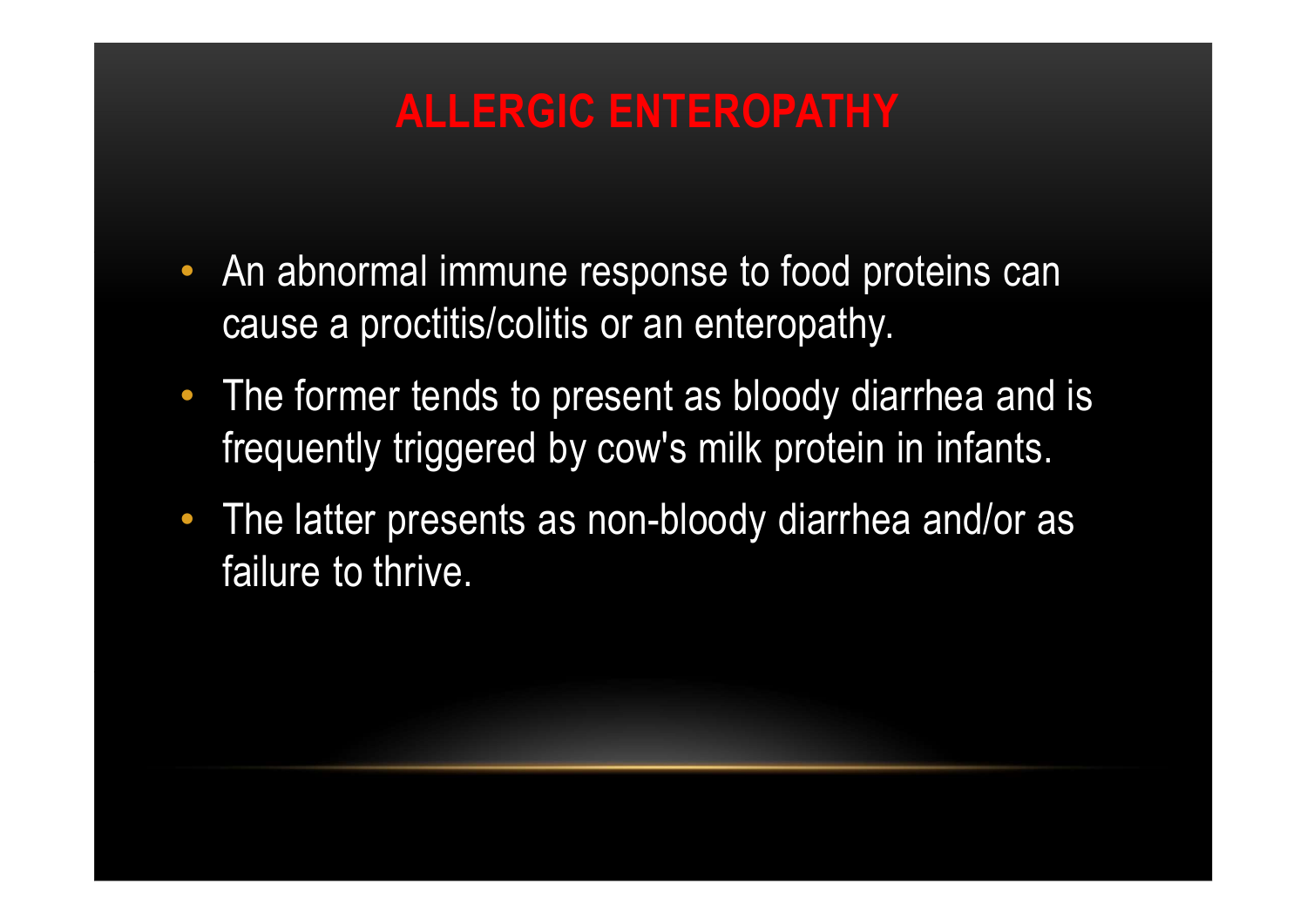# EOSINOPHILIC GASTROENTERITIS

- Disorder that is sometimes but not always associated with an identifiable dietary antigen.
- Approximately one-half of patients have allergic disease, such as asthma, defined food sensitivities, eczema, or rhinitis; some patients have elevated serum Disorder that is sometimes but not always associated<br>with an identifiable dietary antigen.<br>Approximately one-half of patients have allergic<br>disease, such as asthma, defined food sensitivities,<br>eczema, or rhinitis; some pat against specific foods.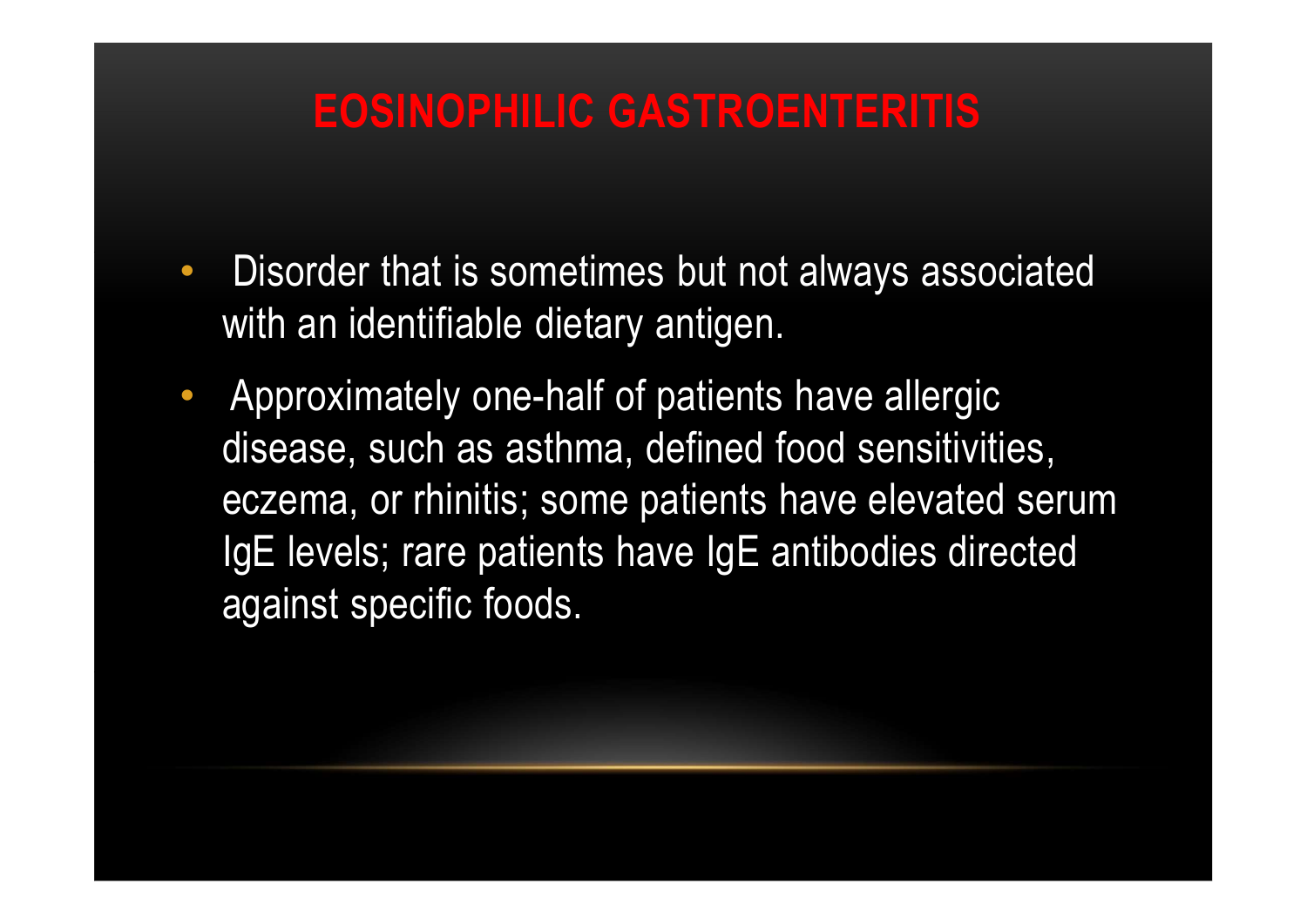# MICROSCOPIC AND COLLAGENOUS COLITIS

- **MICROSCOPIC AND COLLAGENOUS COLITIS**<br>• Microscopic colitis typically presents with chronic watery nonbloody diarrhea.<br>It typically occurs in middle-aged adults, but occasionally presents in<br>children. The endoscopy is gros It typically occurs in middle-aged adults, but occasionally presents in children. The endoscopy is grossly normal, but histopathology reveals abnormal inflammatory findings, characterized by a collagenous colitis or lymphocytic colitis, sometimes with an eosinophilic infiltrate. In some cases, this disorder may represent an overlap with the eosinophilic gastroenteropathies. **MICROSCOPIC AND COLLAGENOUS COLITIS**<br>• Microscopic colitis typically presents with chronic watery nonbloody diarrhea.<br>
It typically occurs in middle-aged adults, but occasionally presents in<br>
children. The endoscopy is gr Emidial inflammatory fist grossiy normal, but instepantial inflammatory findings, characterized by a collarlymphocytic colitis, sometimes with an eosinophilic inflitrathis disorder may represent an overlap with the eosinop
- (5-ASA) medications .
- Some cases in adults have been successfully treated with **budesonide**.<br>Collagenous colitis is a related form of colitis that has been reported in a few children. The colon appears grossly normal, but biopsies show a thickened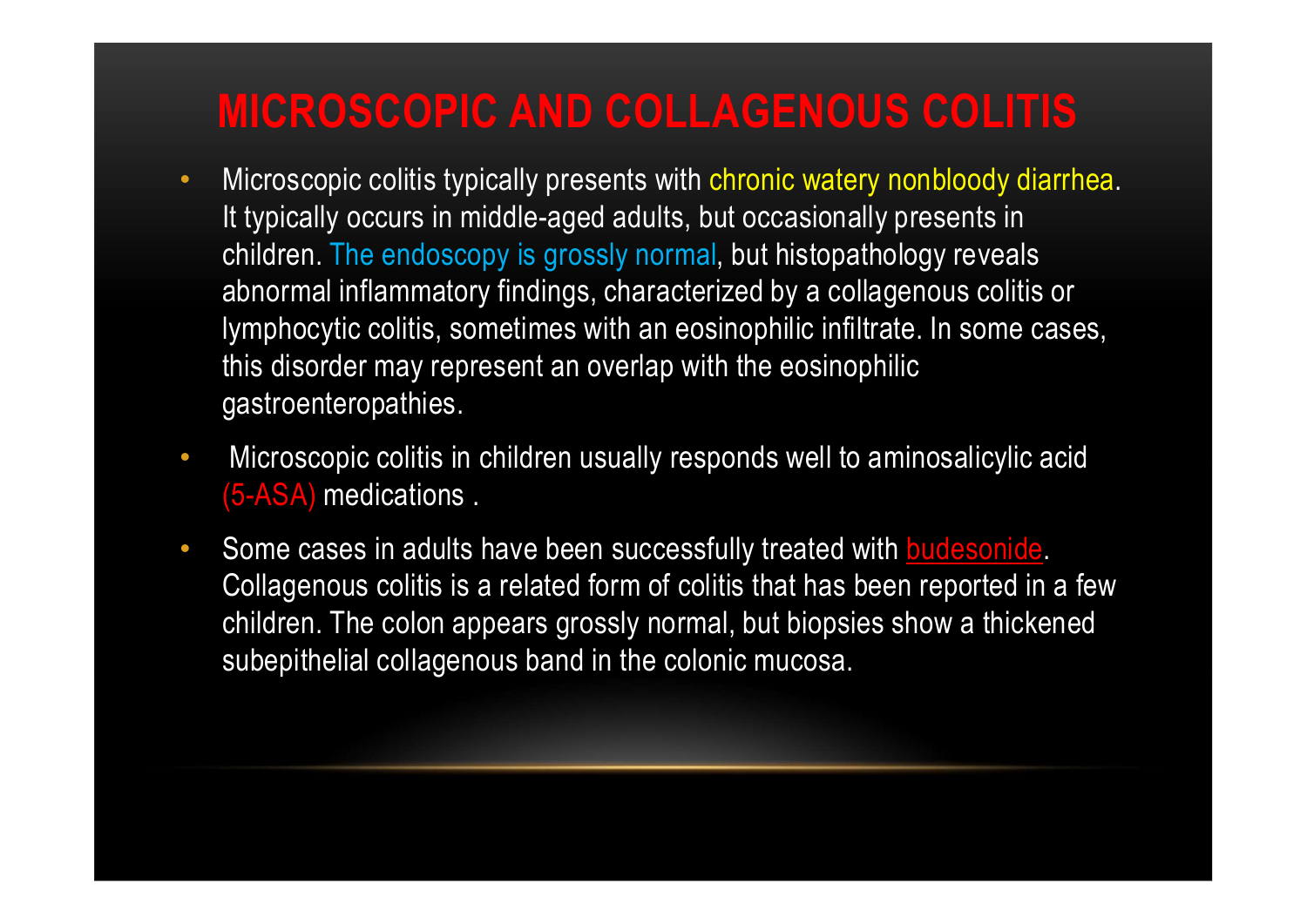# AUTOIMMUNE ENTEROPATHIES

- Autoimmune enteropathies are rare disorders that may present as severe diarrhea during infancy or toddlerhood. The diarrhea may be isolated, or may occur in association with diabetes mellitus as part of **AUTOIMMUNE ENTEROPATHIES**<br>Autoimmune enteropathies are rare disorders that may present as<br>severe diarrhea during infancy or toddlerhood. The diarrhea may be<br>isolated, or may occur in association with diabetes mellitus as Enteropathy, X-linked), which is associated with mutations in the FOXP3 gene. IPEX is characterized by chronic diarrhea, which usually **AUTOIMMUNE ENTEROPATHIES**<br>Autoimmune enteropathies are rare disorders that may present as<br>severe diarrhea during infancy or toddlerhood. The diarrhea may be<br>isolated, or may occur in association with diabetes mellitus as **AUTOIMMUNE ENTEROPATHIES**<br>Autoimmune enteropathies are rare disorders that may present as<br>severe diarrhea during infancy or toddlerhood. The diarrhea may be<br>isolated, or may occur in association with diabetes mellitus as • Autoimmune enteropathies are rare disorders that may present as<br>severe diarrhea during infancy or toddlerhood. The diarrhea may be<br>isolated, or may occur in association with diabetes mellitus as part of<br>the IPEX syndrome
- autoimmune polyendocrinopathy-candidiasis ectodermal dystrophy (APECED), is one of several autoimmune disorders caused by mutations in the autoimmune regulator gene (AIRE). Features include hypoparathyroidism and adrenal insufficiency, and about 25 percent of patients develop autoimmune enteritis.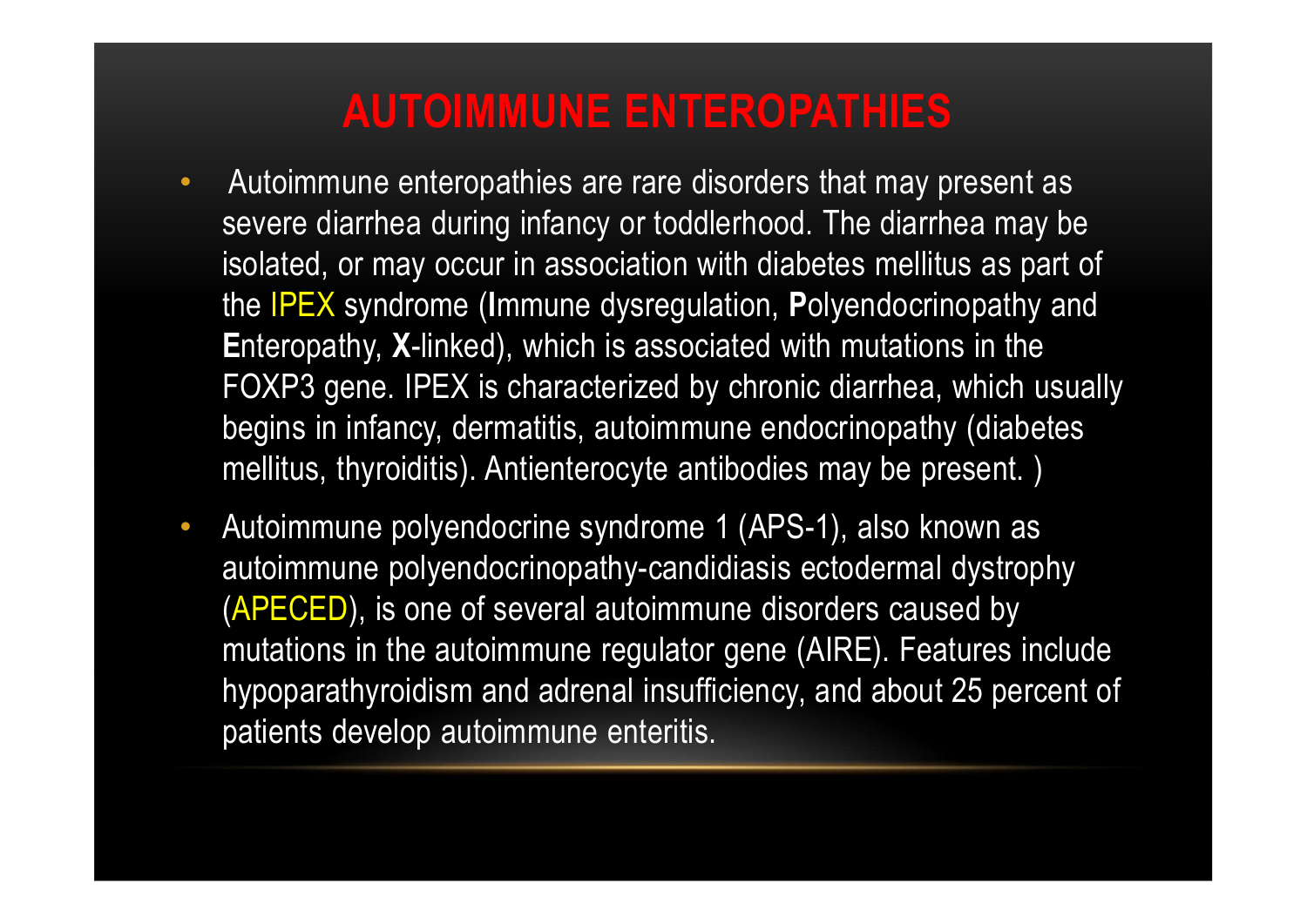# CHOLERHEIC DIARRHEA

- Patients who have undergone resection of the terminal ileum have impaired absorption of bile acids. If sufficient bile acids enter the colon, they may cause a secretory diarrhea.
- Similarly, patients who have had a cholecystectomy can develop **CHOLERHEIC DIARRHEA**<br>Patients who have undergone resection of the terminal ileum<br>have impaired absorption of bile acids. If sufficient bile acids<br>enter the colon, they may cause a secretory diarrhea.<br>Similarly, patients w the small bowel may overcome the terminal ileum's reabsorptive capacity. • Patients who have undergone resection of the terminal ileum<br>have impaired absorption of bile acids. If sufficient bile acids<br>enter the colon, they may cause a secretory diarrhea.<br>• Similarly, patients who have had a chol
- defects in bile acid malabsorption.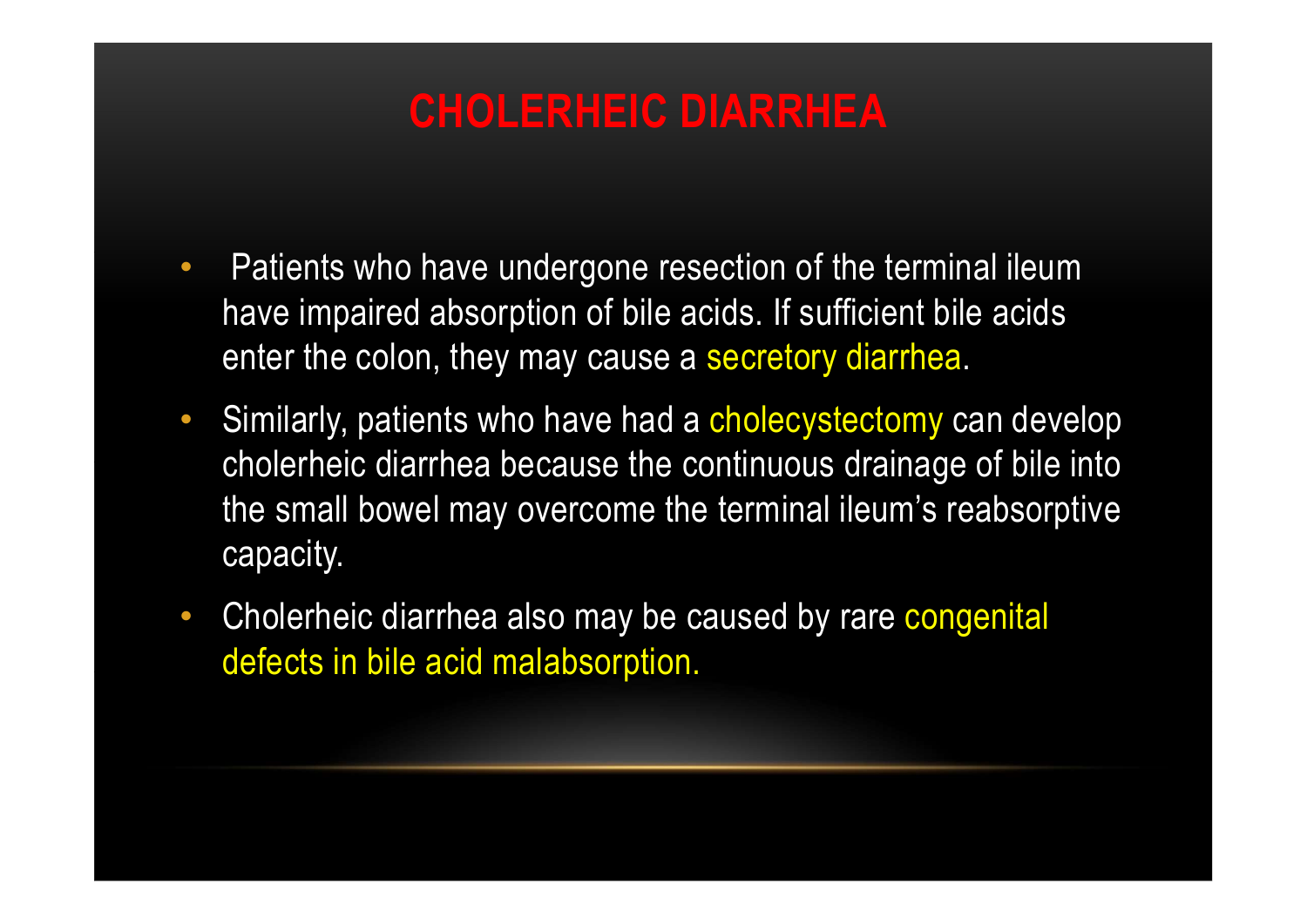# GASTROINTESTINAL PROTEIN LOSS

- Mucosal disease :Protein losses may be caused by inflammatory exudation through mucosal erosions (eg, inflammatory bowel disease), or by increased mucosal permeability without erosions (eg, celiac disease).
- Lymphatic obstruction :Obstruction of the intestinal lymphatics impairs lymph flow and increases pressure in the intestinal lymphatics. This leads to leakage of lymph into the intestinal lumen, reduced recirculation of intestinal lymphocytes into the peripheral circulation, and decreased absorption of fatsoluble vitamins.
- Primary intestinal lymphangiectasia is characterized by diffuse or localized ectasia of enteric lymphatics.
- Secondary intestinal lymphangiectasia may be caused by cardiac diseases, and chemotherapeutic, infectious, or toxic substances that are associated with inflammatory processes that cause retroperitoneal lymph node enlargement, portal hypertension or hepatic venous outflow obstruction.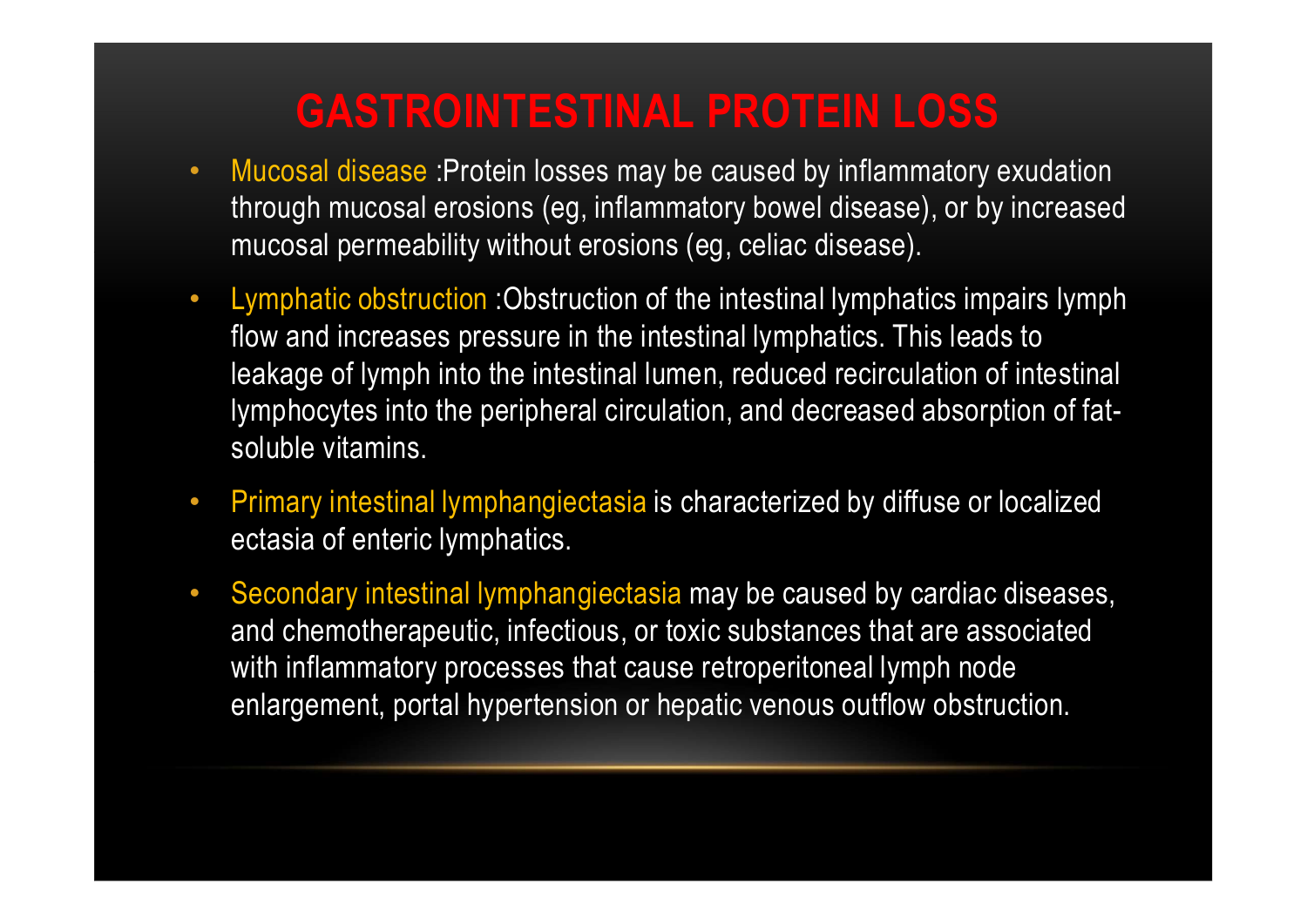#### BOWEL OBSTRUCTION OR DYSMOTILITY

- **BOWEL OBSTRUCTION OR DYSMOTILITY**<br>• Hirschsprung's disease :This disorder may present with<br>dysmotility and diarrhea, and may progress to life-threatening<br>toxic megacolon. Infants presenting with a history suggestive of **BOWEL OBSTRUCTION OR DYSMOTILITY**<br>Hirschsprung's disease :This disorder may present with<br>dysmotility and diarrhea, and may progress to life-threatening<br>toxic megacolon. Infants presenting with a history suggestive of<br>Hirs toxic megacolon. Infants presenting with a history suggestive of **BOWEL OBSTRUCTION OR DYSMOTILITY**<br>Hirschsprung's disease :This disorder may present with<br>dysmotility and diarrhea, and may progress to life-threatening<br>toxic megacolon. Infants presenting with a history suggestive of<br>Hirs **BOWEL OBSTRUCTION OR DYSMOTILITY**<br>
Hirschsprung's disease :This disorder may present with<br>
dysmotility and diarrhea, and may progress to life-threatening<br>
toxic megacolon. Infants presenting with a history suggestive of<br> and/or rectal suction biopsies. • Hirschsprung's disease :This disorder may present with<br>dysmotility and diarrhea, and may progress to life-threatening<br>toxic megacolon. Infants presenting with a history suggestive of<br>Hirschsprung's disease should be eval
- typically presents with constipation, but patients also may have periods of diarrhea, particularly if bacterial overgrowth supervenes.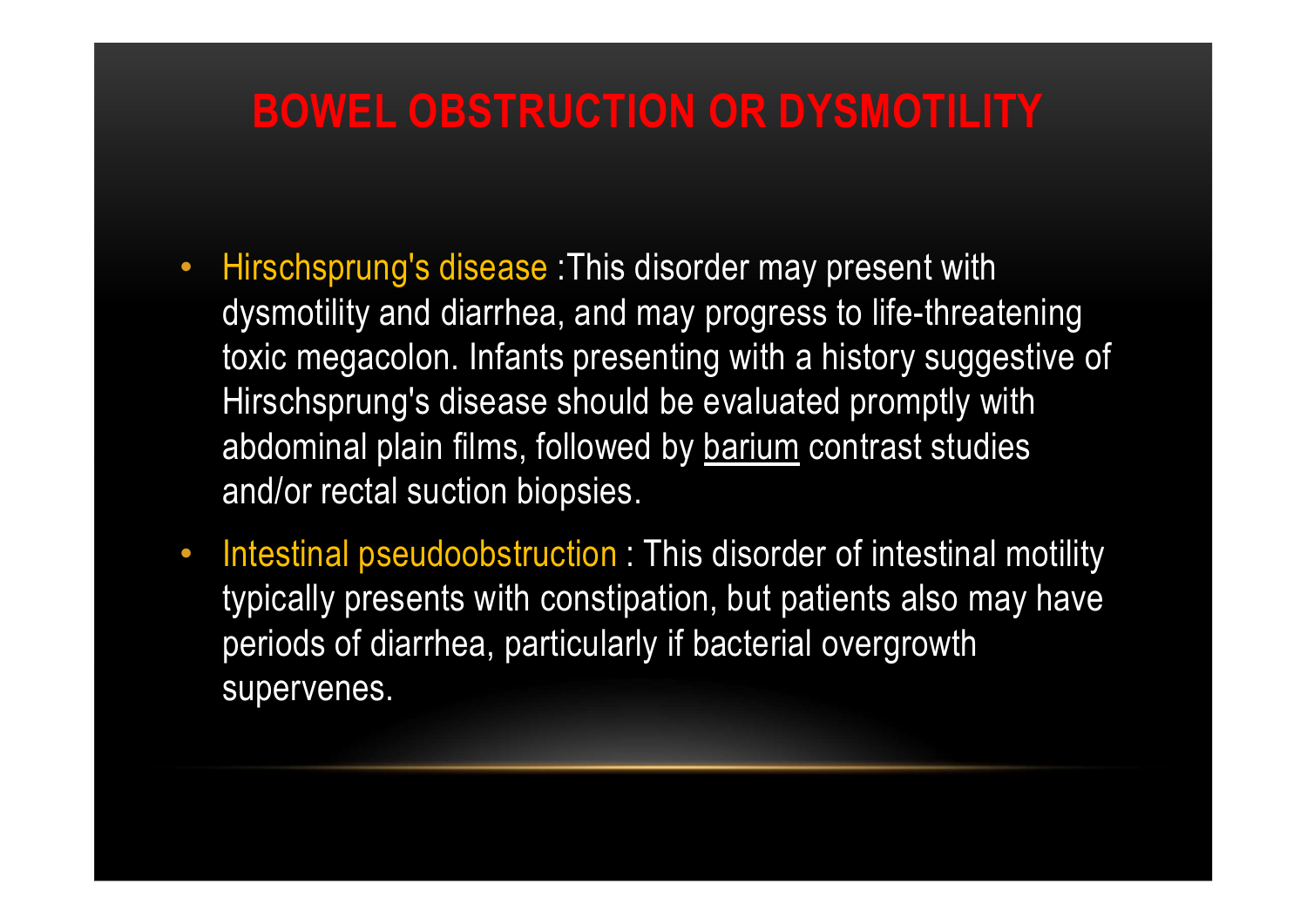#### CONGENITAL SECRETORY AND OSMOTIC DIARRHEAS

- Congenital diarrhea can be caused by a variety of inherited disorders that disrupt nutrient digestion, absorption, or transport, enterocyte development and function, or enteroendocrine function. **CONGENITAL SECRETORY AND OSMOTIC DIARRHEAS**<br>• Congenital diarrhea can be caused by a variety of inherited<br>disorders that disrupt nutrient digestion, absorption, or transport,<br>enterocyte development and function, or entero
- electrolytes, pH, fat, and reducing substances should be measured. A trial of fasting should be performed to determine if the diarrhea is secretory or osmotic. A marked decrease in stool Congenital diarrhea can be caused by a variety of inherited<br>disorders that disrupt nutrient digestion, absorption, or transport,<br>enterocyte development and function, or enteroendocrine<br>function.<br>Evaluation — If a congenita disorders that disrupt nutrient digestion, absorption, or transport,<br>enterocyte development and function, or enteroendocrine<br>function.<br>Evaluation — If a congenital diarrhea is suspected, stool<br>electrolytes, pH, fat, and re osmotic diarrhea .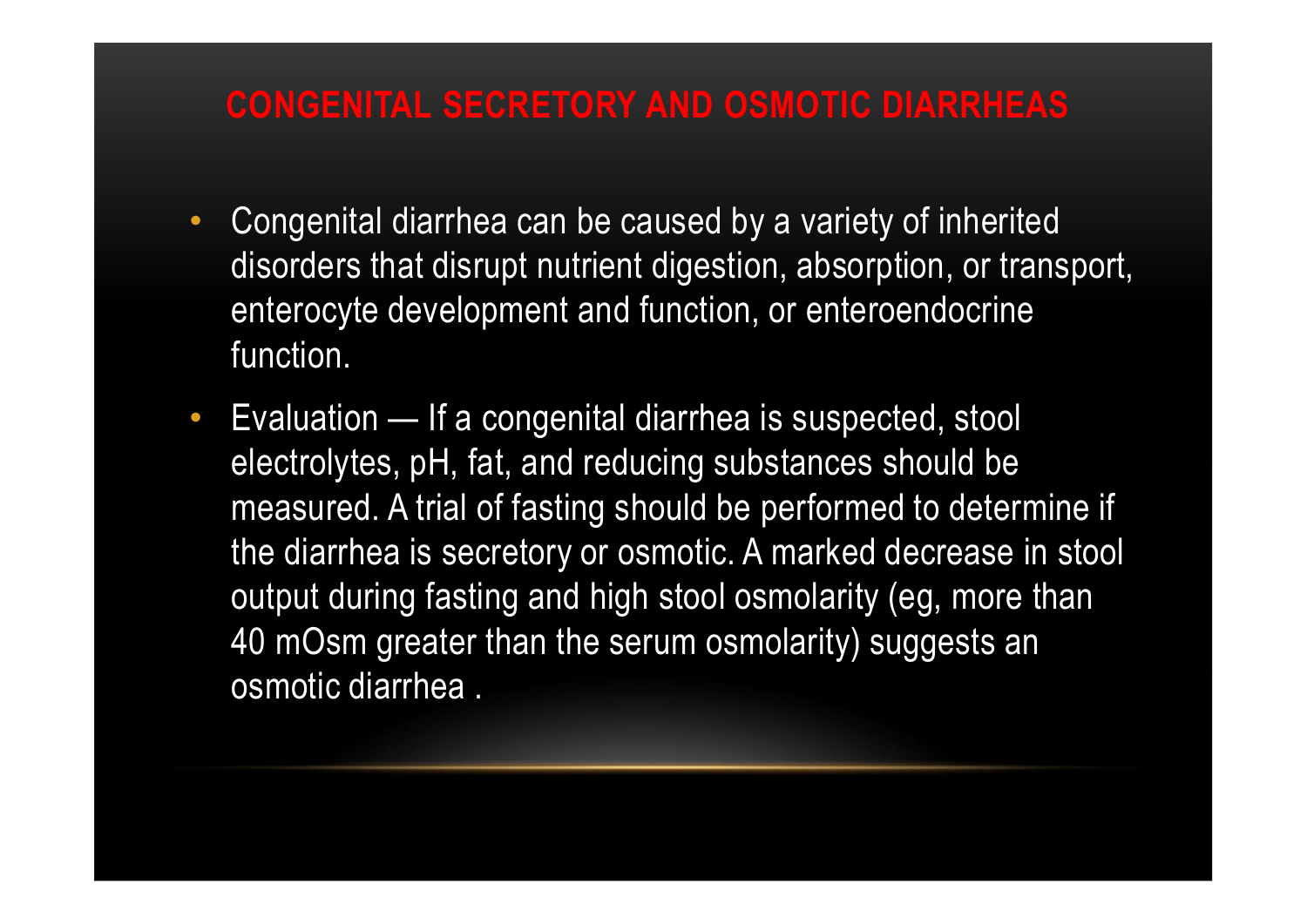# CONGENITAL CHLORIDE DIARRHEA

• Affected individuals present in the neonatal period with hyponatremia, hypochloremia, and metabolic alkalosis; there may be a history of polyhydramnios. The diagnosis of CCD is based on the finding of excessive fecal secretion of chloride.

Treatment consists of a high chloride intake to prevent volume depletion. Determining the optimal replacement dose is challenging because inadequate salt substitution paradoxically decreases diarrhea volume, and excessive salt administration also increases diarrhea volume by osmotic mechanisms . In some cases treatment with the proton pump inhibitor omeprazole appeared to reduce the stool volume and the fecal excretion of sodium and chloride by decreasing gastric chloride secretion .

• in another report, butyrate appeared to be helpful . However, subsequent investigations suggest that the findings were artifacts of suboptimal salt substitution, and that these medications are not effective for treatment of **CCD**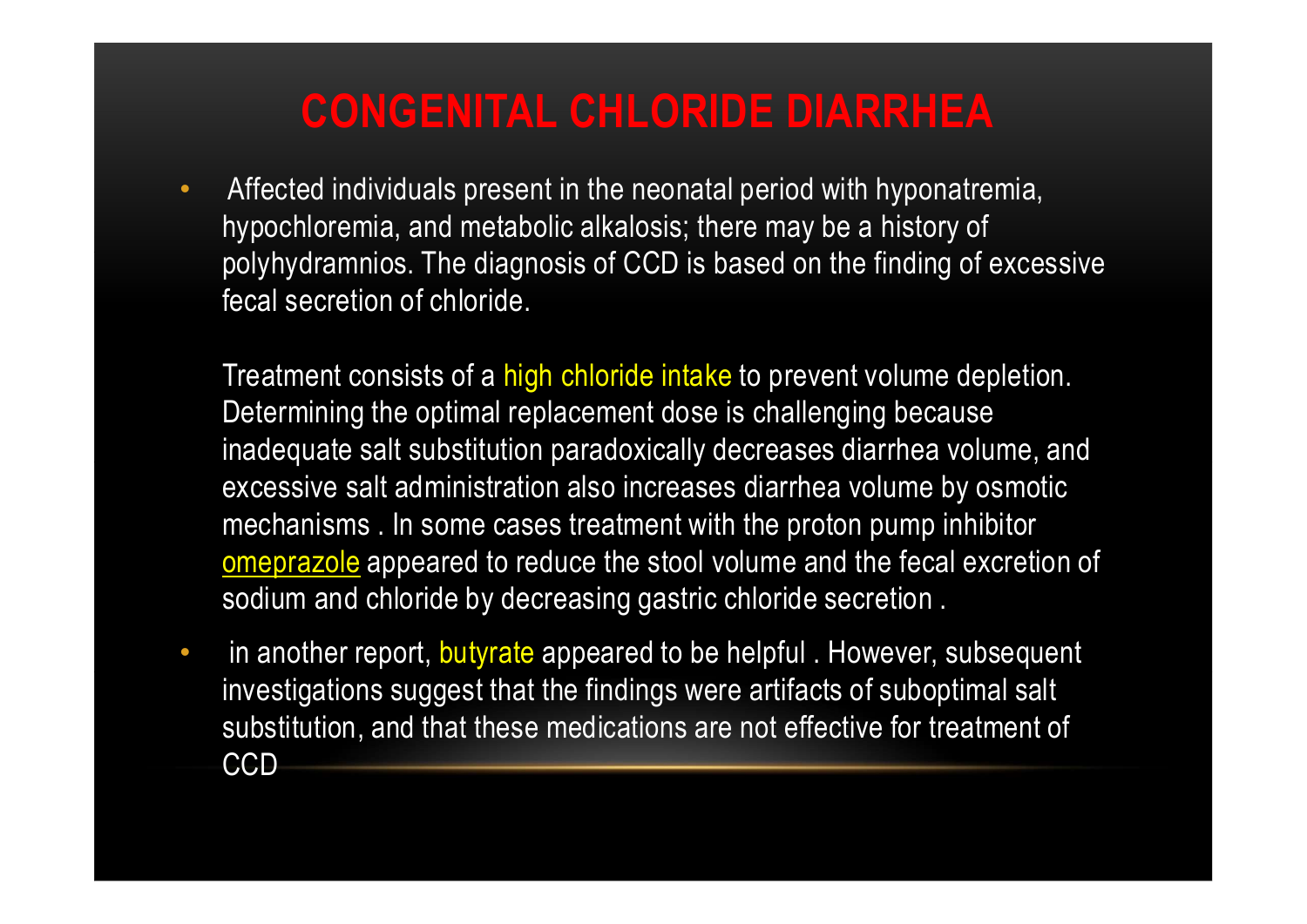# CONGENITAL SODIUM DIARRHEA

- **CONGENITAL SODIUM DIARRHEA**<br>• a syndromic form which includes choanal or anal atresia and is<br>associated with mutations in the SPINT2 gene, which are not<br>seen in patients with isolated CSD . associated with mutations in the SPINT2 gene, which are not seen in patients with isolated CSD .
- The stool is alkaline and fecal sodium concentrations are high; metabolic acidosis and hyponatremia are typically present ; there may be a history of polyhydramnios.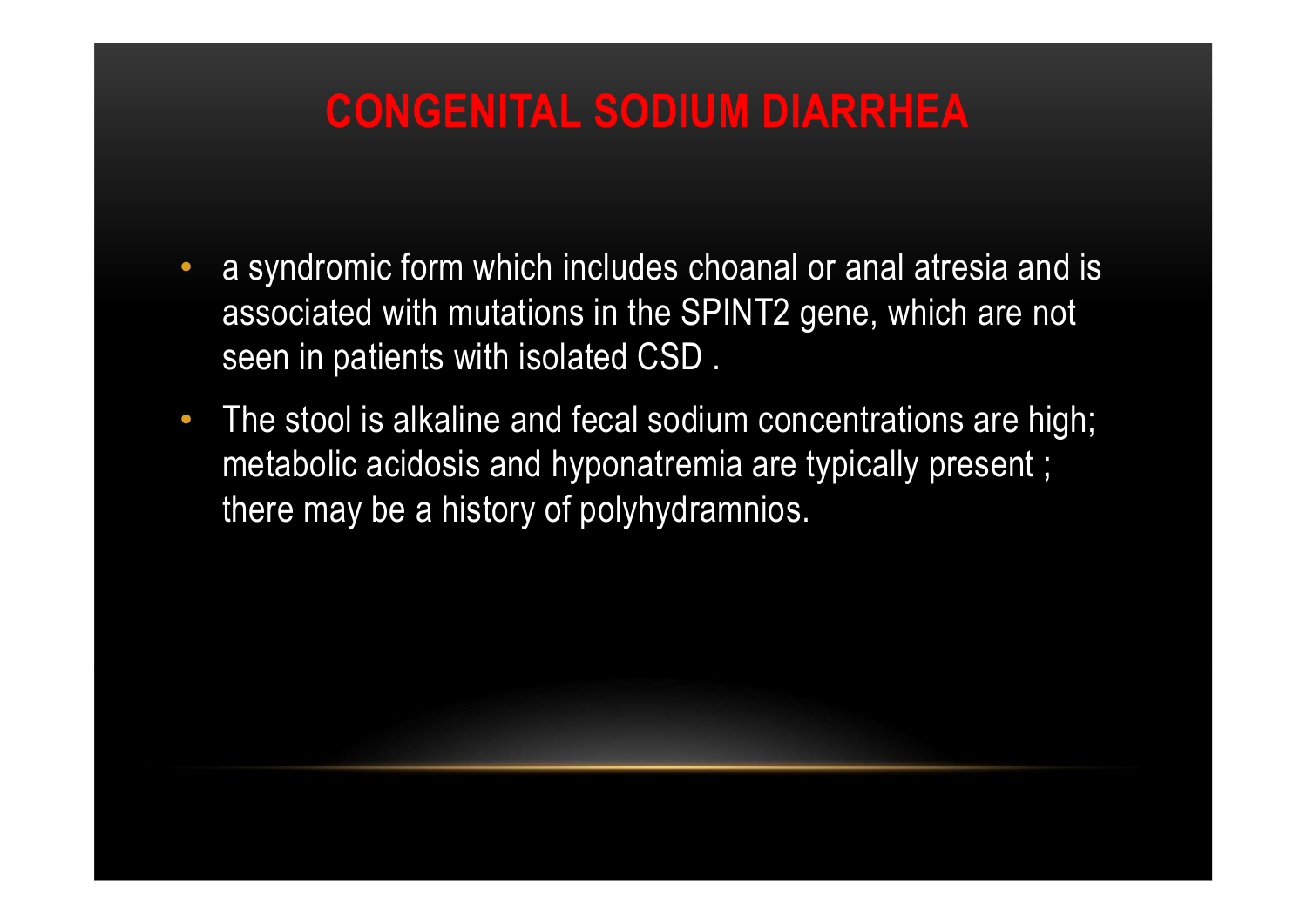# MICROVILLUS INCLUSION DISEASE

• The disorder typically presents with intractable secretory diarrhea shortly after birth, rapidly progressing to hypotonic dehydration and metabolic acidosis . A milder form of MID presents a few months later. Some patients have been successfully managed with parenteral nutrition including replacement of the large fecal losses of fluid and electrolytes, followed by intestinal transplantation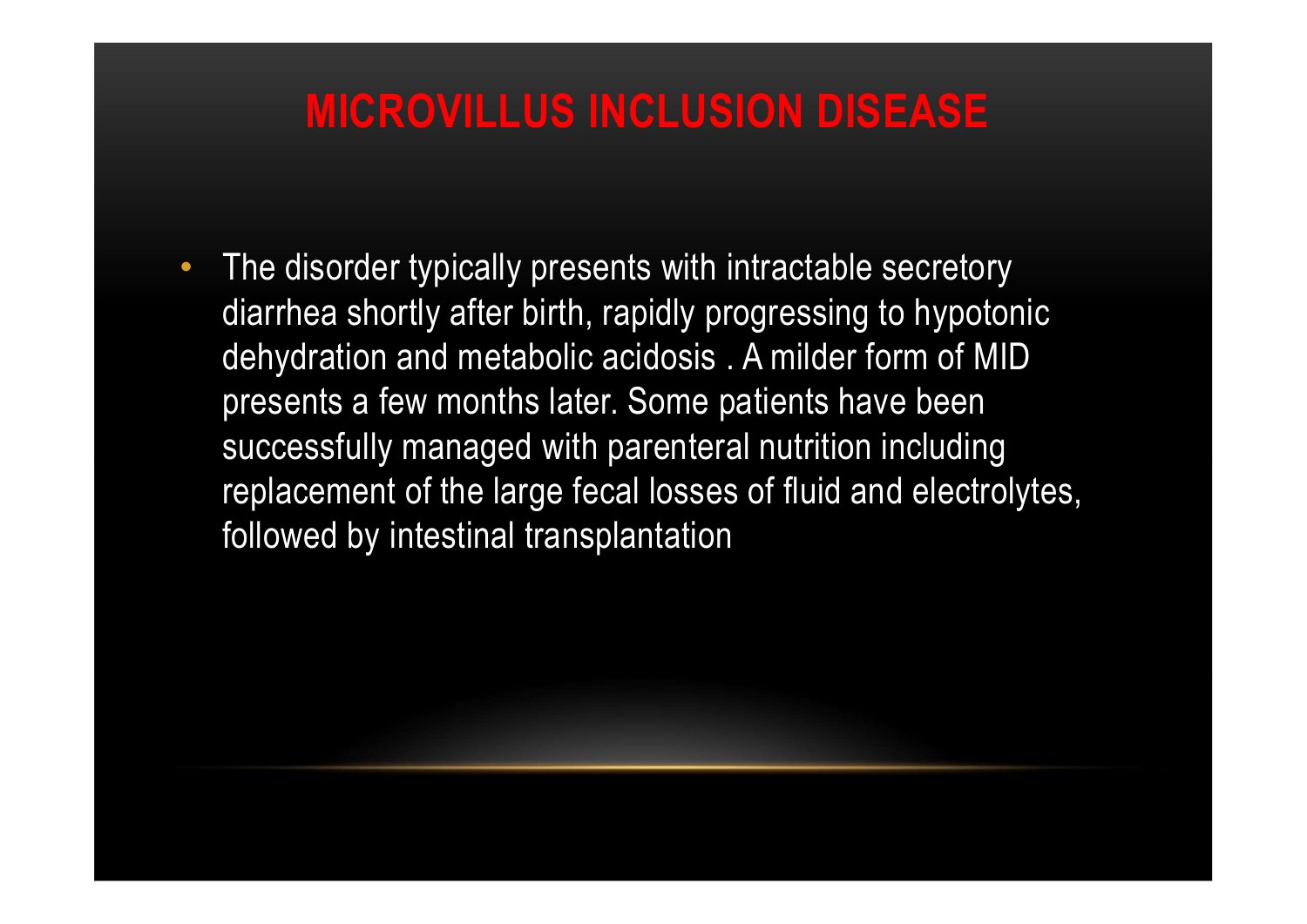# TUFTING ENTEROPATHY

- also known as intestinal epithelial cell dysplasia.
- The disorder presents with secretory diarrhea shortly after birth; the diarrhea volume is often less than in MID, and may partially respond to fasting . Enteral feeding usually is unsuccessful; successful management with longterm parenteral nutrition and/or intestinal transplantation has been described.
- Chronic arthritis has also been reported in a case with a genetically supported diagnosis.
- patients with the typical clinical presentation of congenital tufting enteropathy, many had associated ophthalmologic findings, including superficial punctate keratitis or conjunctival erosions; conjunctival biopsies revealed epithelial parakeratosis and tufts .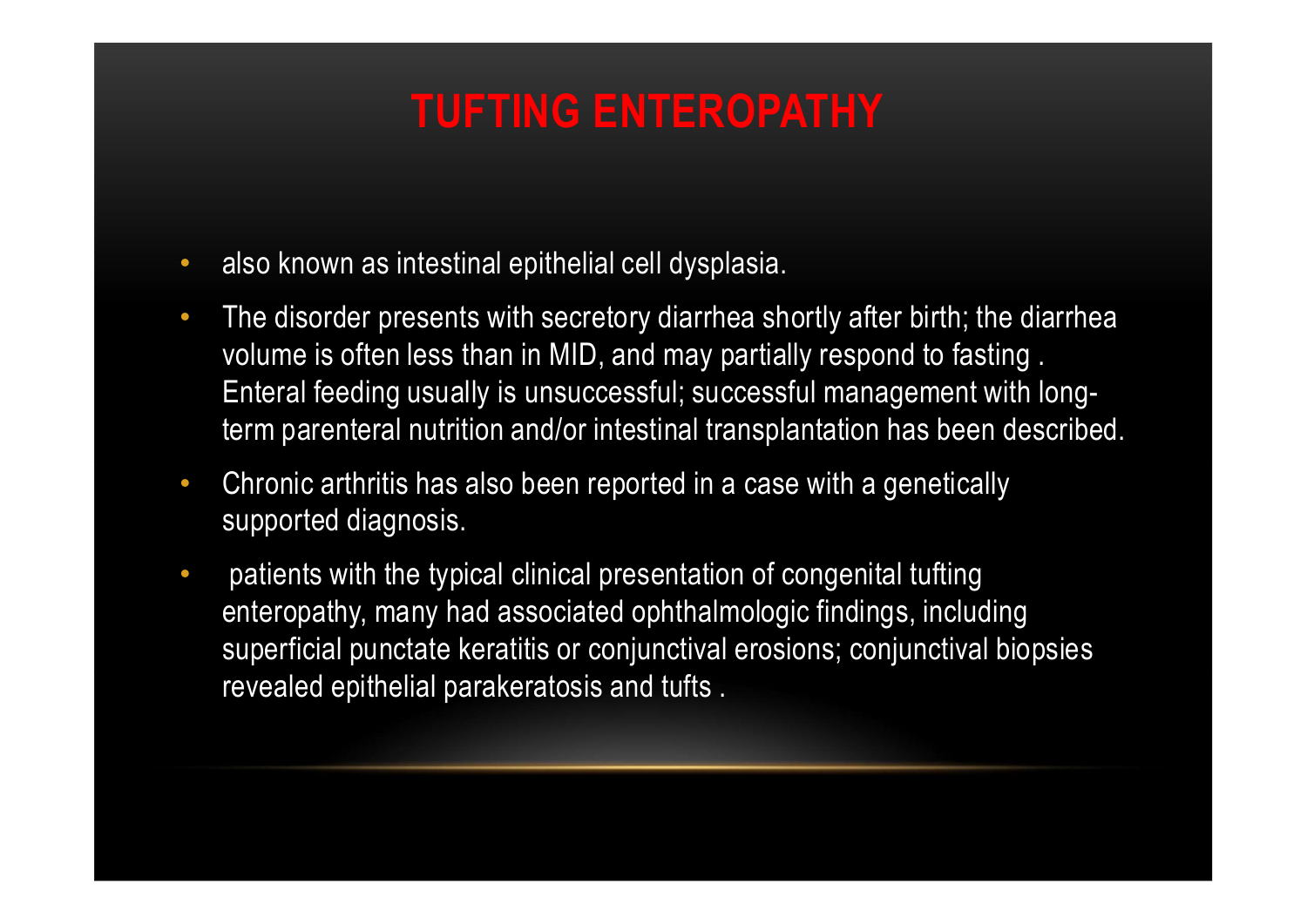# OSMOTIC DIARRHEAS

- **OSMOTIC DIARRHEAS**<br>• Glucose-galactose malabsorption:The diagnosis is suspected if<br>the diarrhea resolves promptly when these sugars are<br>eliminated, and confirmed by a positive glucose breath the diarrhea resolves promptly when these sugars are eliminated, and confirmed by a positive glucose breath hydrogen test and normal intestinal biopsy. Treatment is with a fructose-based formula, and lifelong dietary restriction of the causative sugars. **OSMOTIC DIARRHEAS**<br>• Glucose-galactose malabsorption: The diagnosis is suspected if<br>the diarrhea resolves promptly when these sugars are<br>eliminated, and confirmed by a positive glucose breath<br>hydrogen test and normal inte
- asymptomatic if their diet contains only lactose (eg, exclusively breast-fed infants), but typically develop chronic diarrhea after sucrose-containing formulas or foods are introduced. Case reports describe effective treatment with sacrosidase.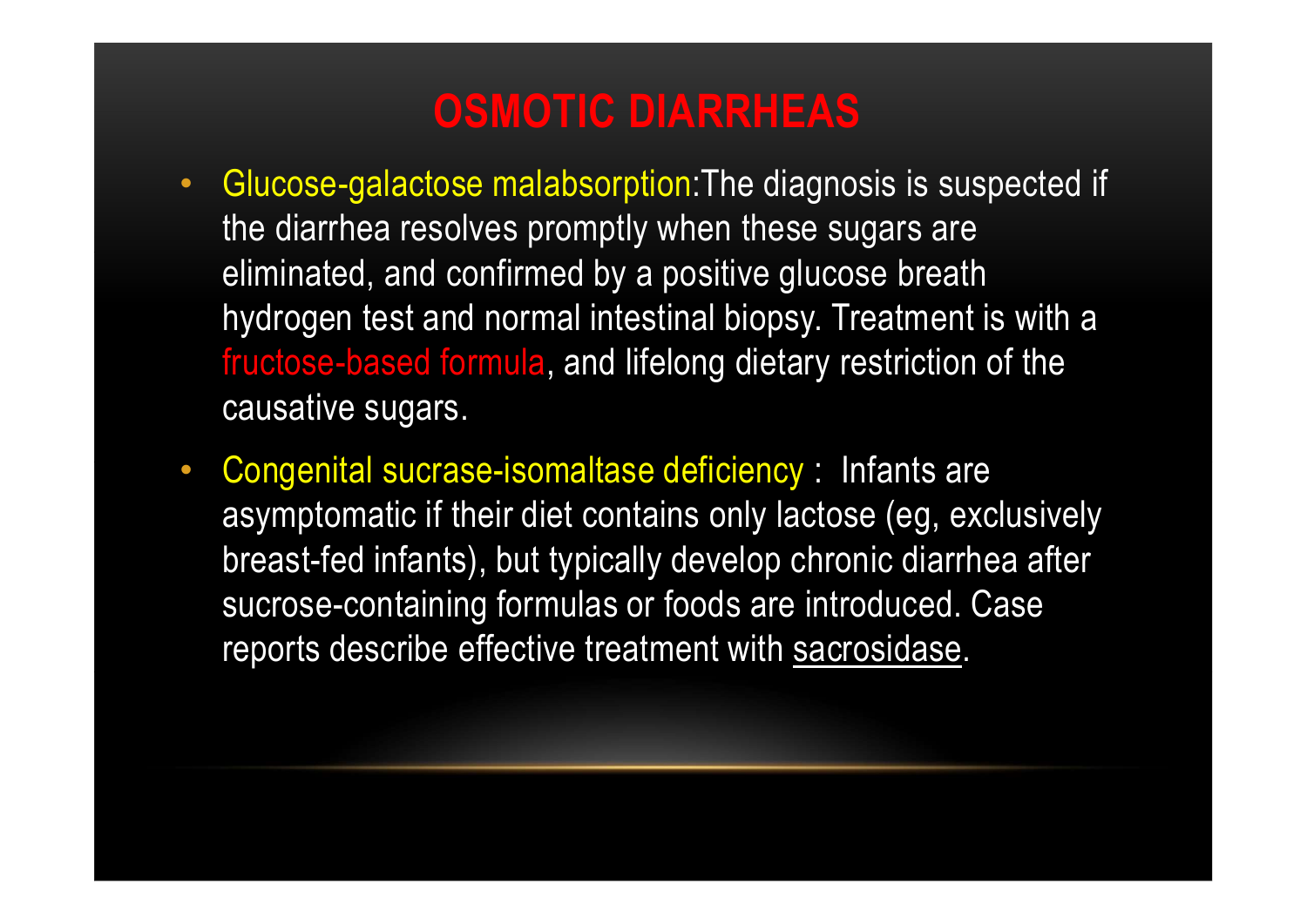- Enteric anendocrinosis : also known as congenital malabsorptive diarrhea 4)<br>is caused by mutations in neurogenin-3 (NEUROG3) and is associated with a<br>paucity of enteroendocrine cells in the pancreas and intestine . It is is caused by mutations in neurogenin-3 (NEUROG3) and is associated with a Enteric anendocrinosis : also known as congenital malabsorptive diarrhea 4)<br>is caused by mutations in neurogenin-3 (NEUROG3) and is associated with a<br>paucity of enteroendocrine cells in the pancreas and intestine . It is<br>c characterized by an osmotic diarrhea and later development of insulindeficient diabetes, without anti-islet cell antibodies . • Enteric anendocrinosis : also known as congenital malabsorptive diarrhea 4)<br>is caused by mutations in neurogenin-3 (NEUROG3) and is associated with a<br>paucity of enteroendocrine cells in the pancreas and intestine. It is<br> • Enteric anendocrinosis : also known as congenital malabsorptive diarrhea 4) is caused by mutations in neurogenin-3 (NEUROG3) and is associated with paucity of entercendocrine cells in the pancreas and intestine . It is c
- trafficking tend to present with chronic fatty diarrhea (steatorrhea) due to fat malabsorption, often with failure to thrive during infancy.
- insufficiency in children. The disease may present at birth with meconium ileus, or may be suggested later by gastrointestinal symptoms of fat malabsorption, failure to thrive, rectal prolapse (particularly in the setting of diarrhea) or pulmonary symptoms.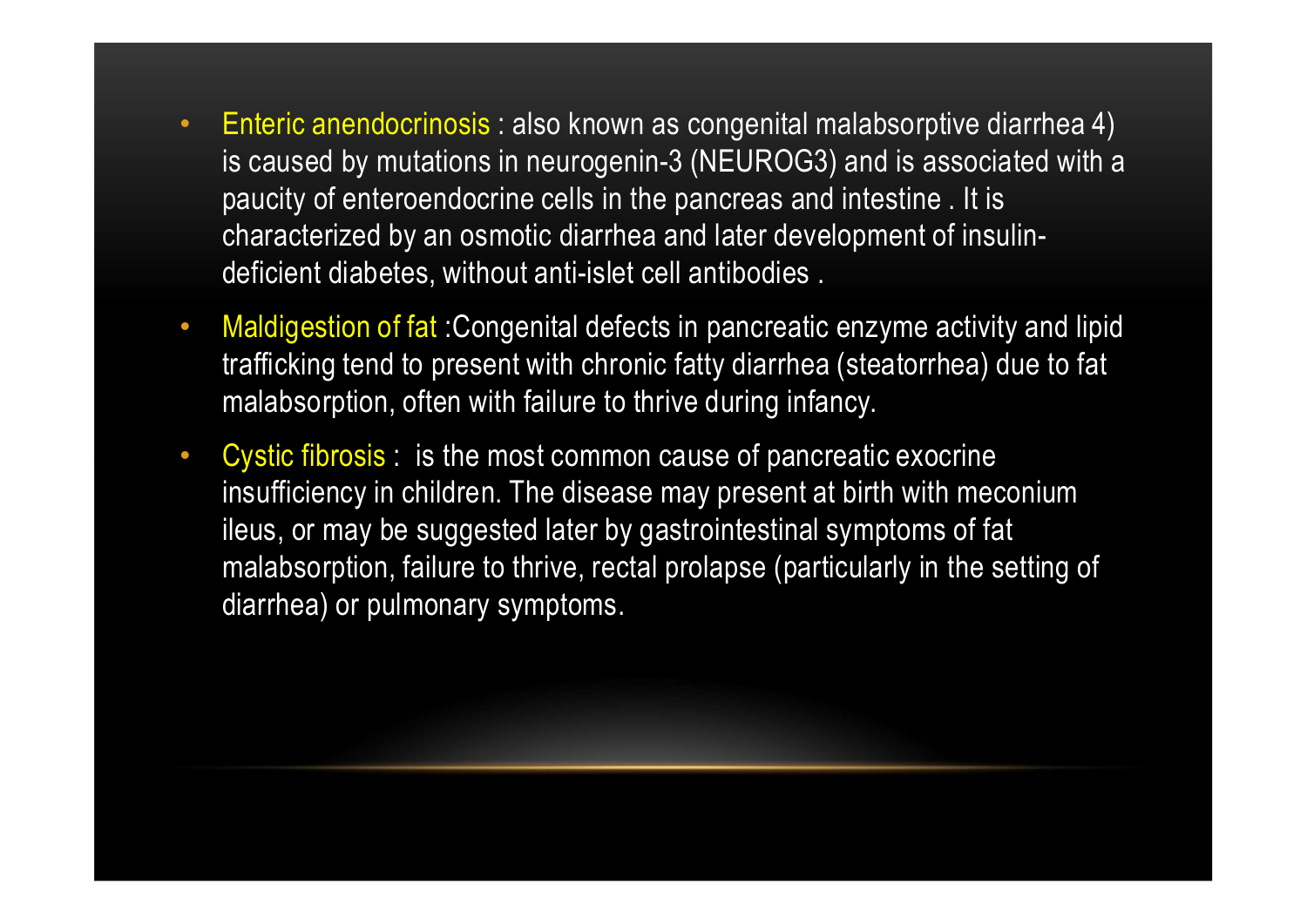# CATEGORIZE THE DIARRHEA

- **CATEGORIZE THE DIARRHEA**<br>• Watery diarrhea Most cases of persistent watery diarrhea in children in<br>resource-limited settings are caused by acute infections with enteric<br>pathogens, usually in combination with under-nut resource-limited settings are caused by acute infections with enteric **CATEGORIZE THE DIARRHEA**<br>
• Watery diarrhea – Most cases of persistent watery diarrhea in children in<br>
resource-limited settings are caused by acute infections with enteric<br>
pathogens, usually in combination with under-nu usually associated with persistent diarrhea may present as acute or chronic infections. • ●Bloody diarrhea – Most cases of persistent watery diarrhea in children in<br>
• evatery diarrhea – Most cases of persistent watery diarrhea in children in<br>
resource-limited settings are caused by acute infections with ent **CATEGORIZE THE DIARRHEA**<br>
• Watery diarrhea – Most cases of persistent watery diarrhea in children in<br>
resource-limited settings are caused by acute infections with enteric<br>
pathogens, usually in combination with under-nu
- Campylobacter (35 to 37 percent of cases) . E. histolytica is the most important non-bacterial pathogen, but is responsible for fewer than 3 percent of episodes. Most infections with these organisms result in acute diarrhea illnesses, and cause low-volume bloody stools, often associated with fever.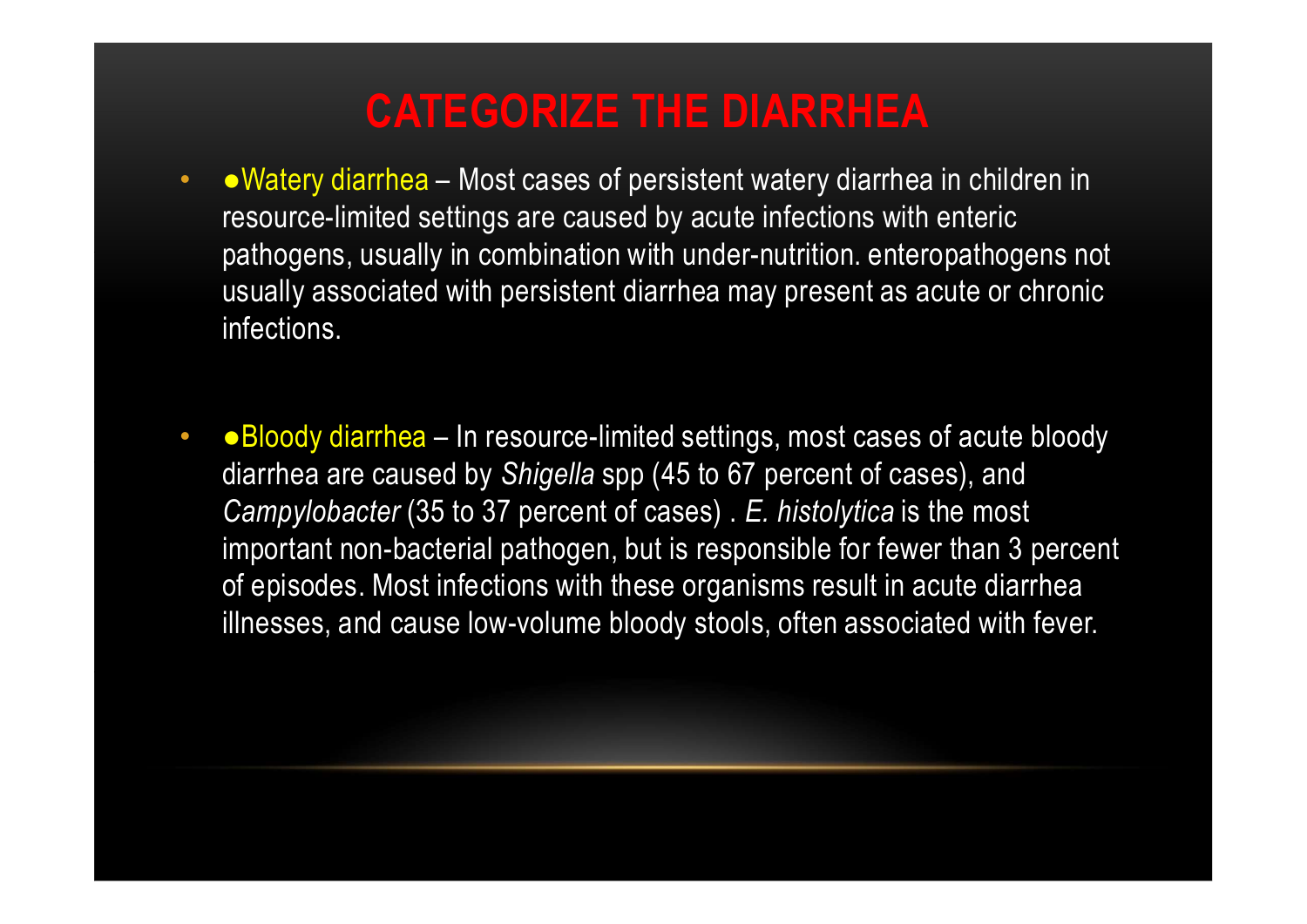# LABORATORY TESTING

• In cases where diarrhea has persisted more than two weeks, testing the stool for glucose and pH can be helpful in identifying those children with severe villous atrophy. This can be done easily at the bedside with a urine dipstick if available. Glucose **LABORATORY TESTING**<br>In cases where diarrhea has persisted more than two weeks,<br>testing the stool for glucose and pH can be helpful in identifying<br>those children with severe villous atrophy. This can be done<br>easily at the used. A stool glucose of greater than 2+ or a pH of less than 5.0 suggests substantial villous atrophy.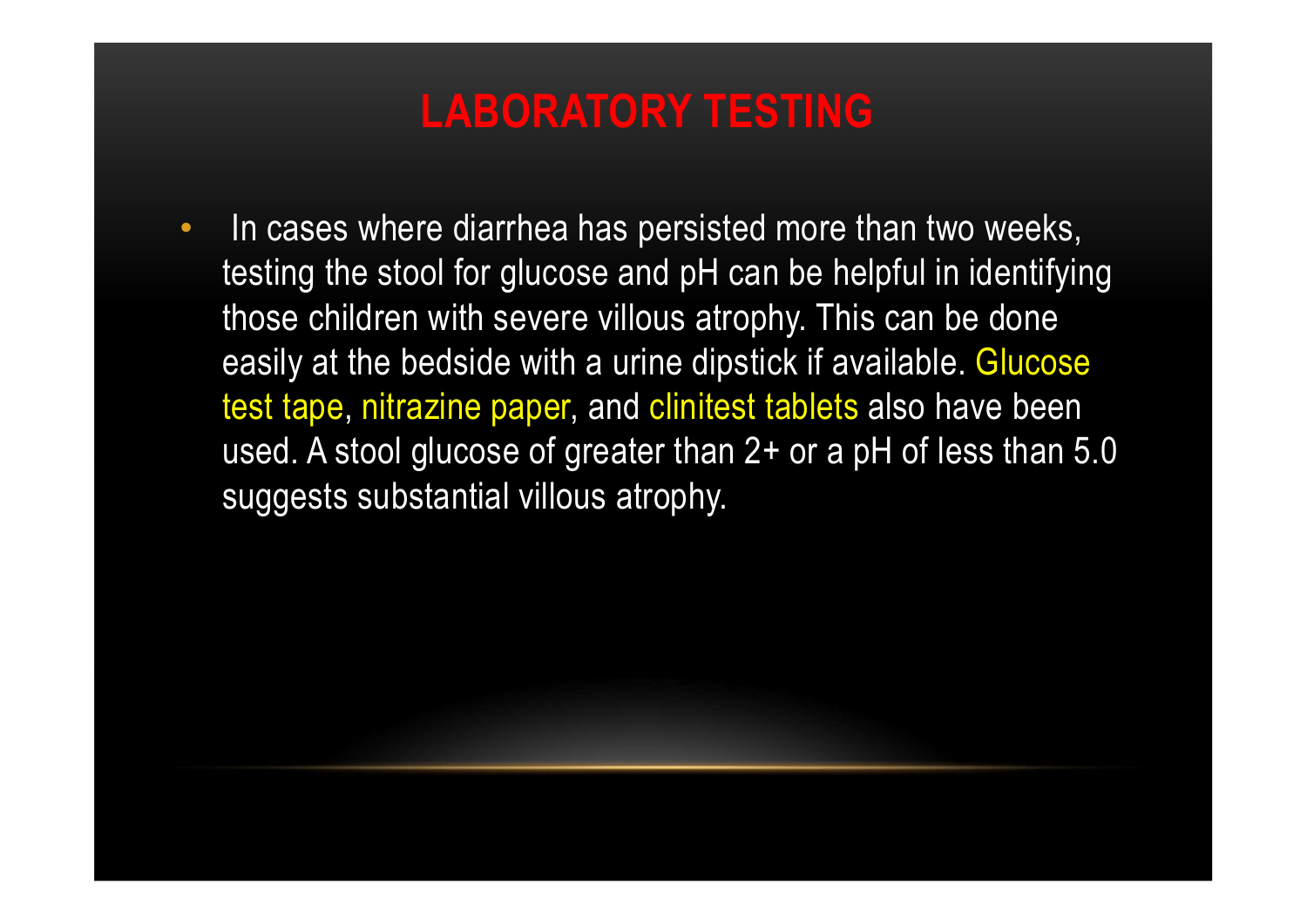# DIETARY MANAGEMENT

- Most children will respond to dietary management using locally available foods designed to provide approximately 150 kcals/kg/day and 10 percent of calories from protein .
- If possible, at least half the protein should come from an animal source such as milk, egg, or chicken.
- Additional potassium should be added to the diet to provide at least 5 mEq/kg per day.
- At first the diet should be given in frequent small amounts, for instance every three hours, in which the total amount mentioned above is divided into eight feedings. If children refuse food, a nasogastric tube may be necessary. Feeding should be continued, either orally or by nasogastric tube, during the night to avoid long periods without food.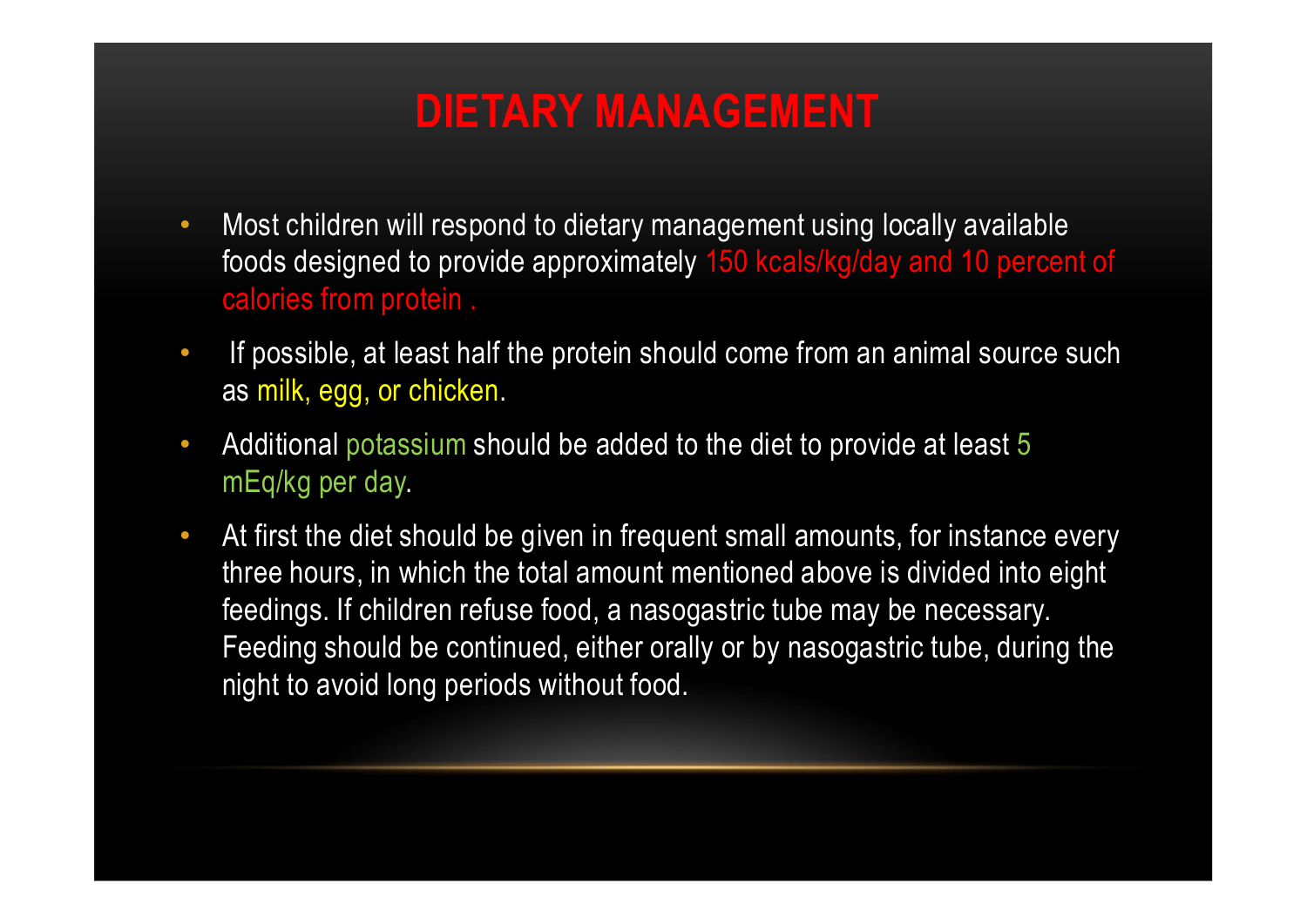- many infants and children with chronic diarrhea have secondary many infants and children with chronic diarrhea have secondary<br>disaccharidase deficiencies, caused by mucosal damage.<br>Consequently, a low-lactose diet and sometimes a diet also low<br>in sucrose or total carbohydrates may be Consequently, a low-lactose diet and sometimes a diet also low in sucrose or total carbohydrates may be necessary. It is often sufficient to reduce lactose by mixing milk with cereals such as rice or noodles and giving small frequent feedings.
- Egg or pureed chicken have been successfully used and are palatable.
- Yogurt-based diets have also been used successfully .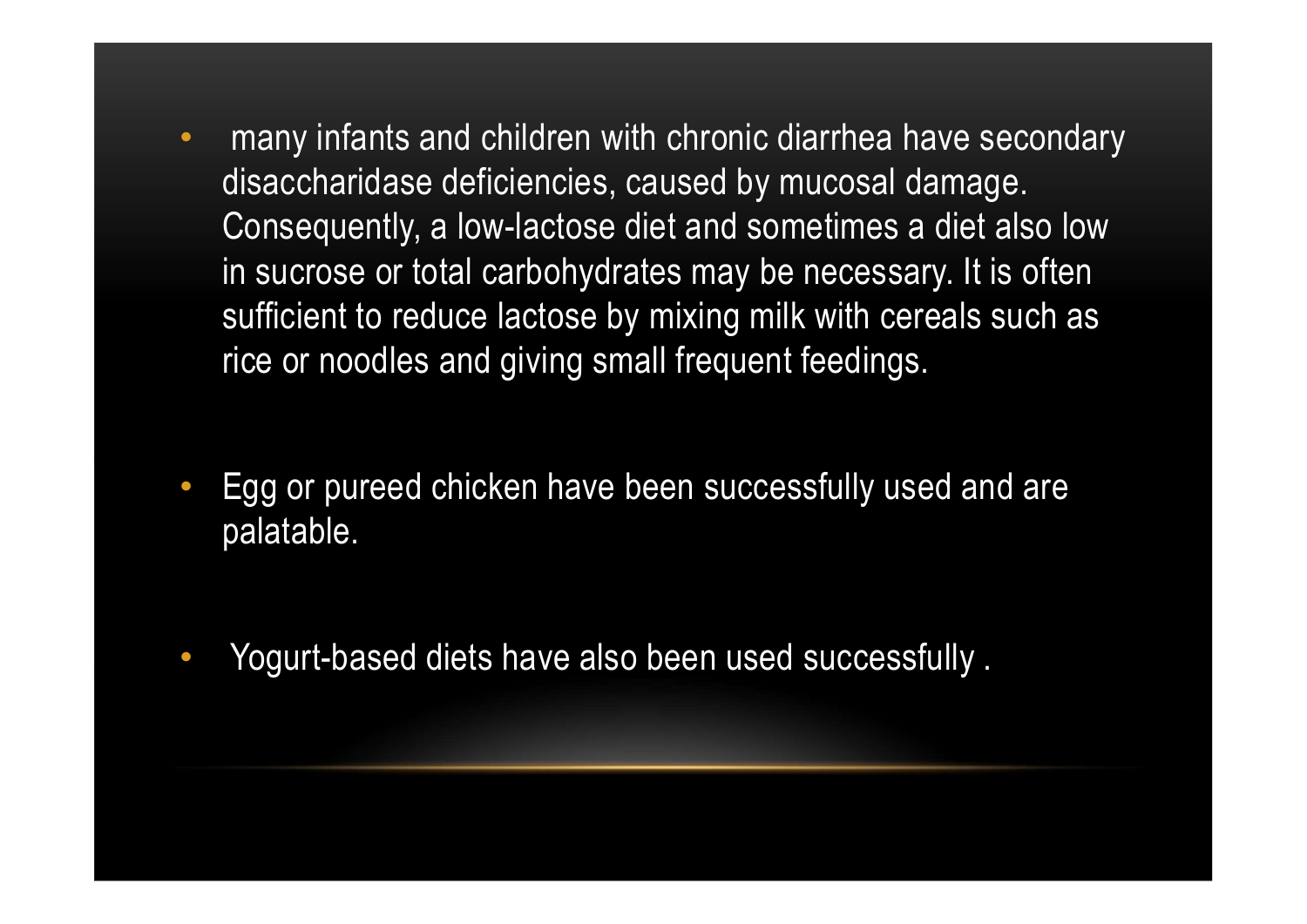# MICRONUTRIENTS AND VITAMINS

- Children with chronic diarrhea and malnutrition are often deficient in vitamin A, zinc, folic acid, copper, and other vitamins and minerals . Deficiencies in these micronutrients can impair the function of the immune system and have a direct effect on small intestinal function and recovery.
- The WHO recommends zinc supplementation for children with diarrhea in resource-limited settings, at a dose of 10 mg daily for infants up to 6 months of age, and 20 mg daily for older infants and children, for 14 days. These recommendations are based on a variety of randomized trials in resourcelimited settings, demonstrating that zinc supplementation reduced the severity and duration of acute and persistent diarrhea in children.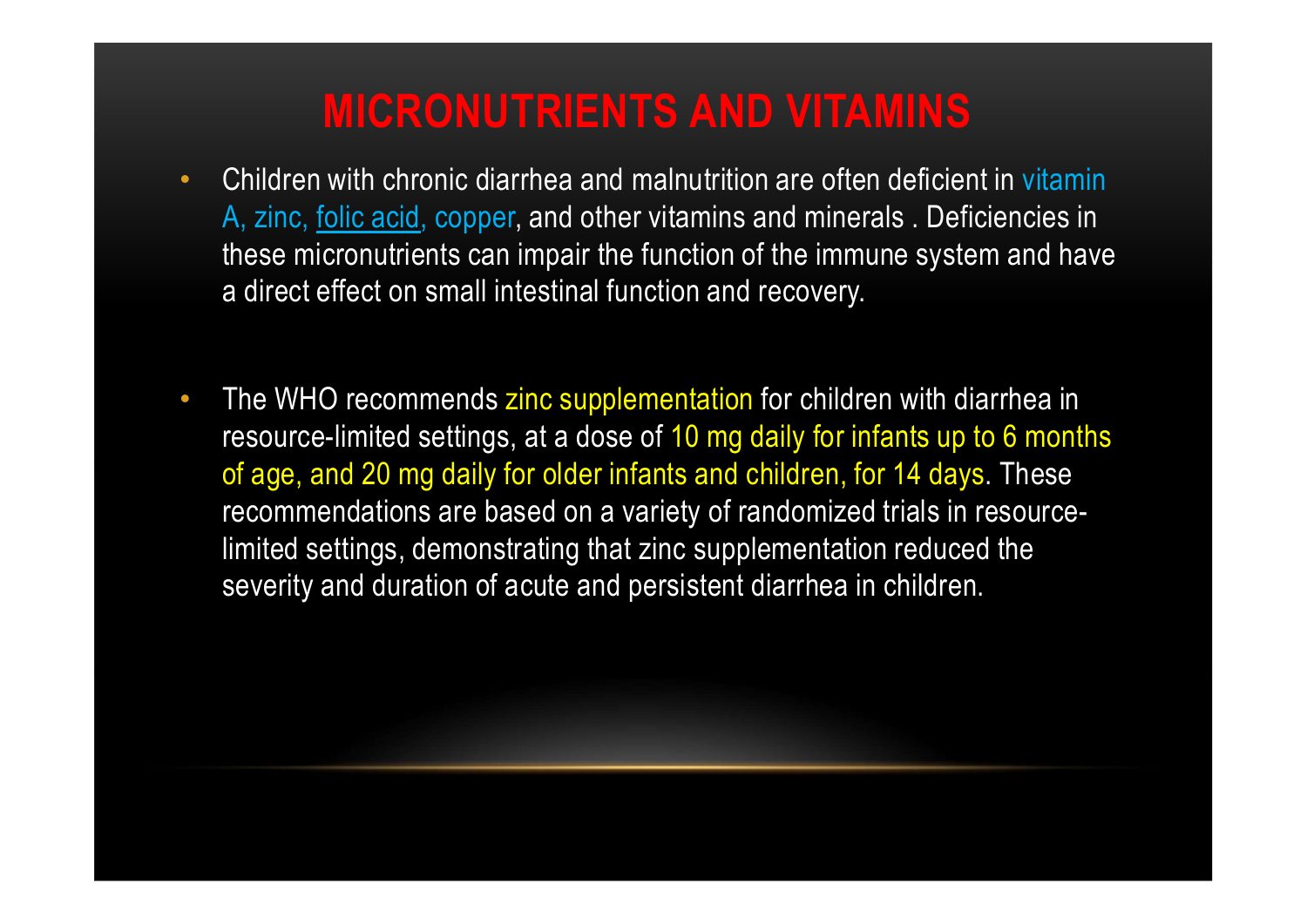# ANTIDIARRHEAL DRUGS

- Drugs that alter intestinal motility, including loperamide, codeine, and paregoric, are not recommended because they lack efficacy, are associated with potentially serious side effects, and possibly prolong the excretion of enteric pathogens . **ANTIDIARRHEAL DRUGS**<br>• Drugs that alter intestinal motility, including <u>loperamide</u>,<br>codeine, and paregoric, are not recommended because they<br>lack efficacy, are associated with potentially serious side effects,<br>and possib
- interfere with oral rehydration therapy, and should not be given to children with diarrhea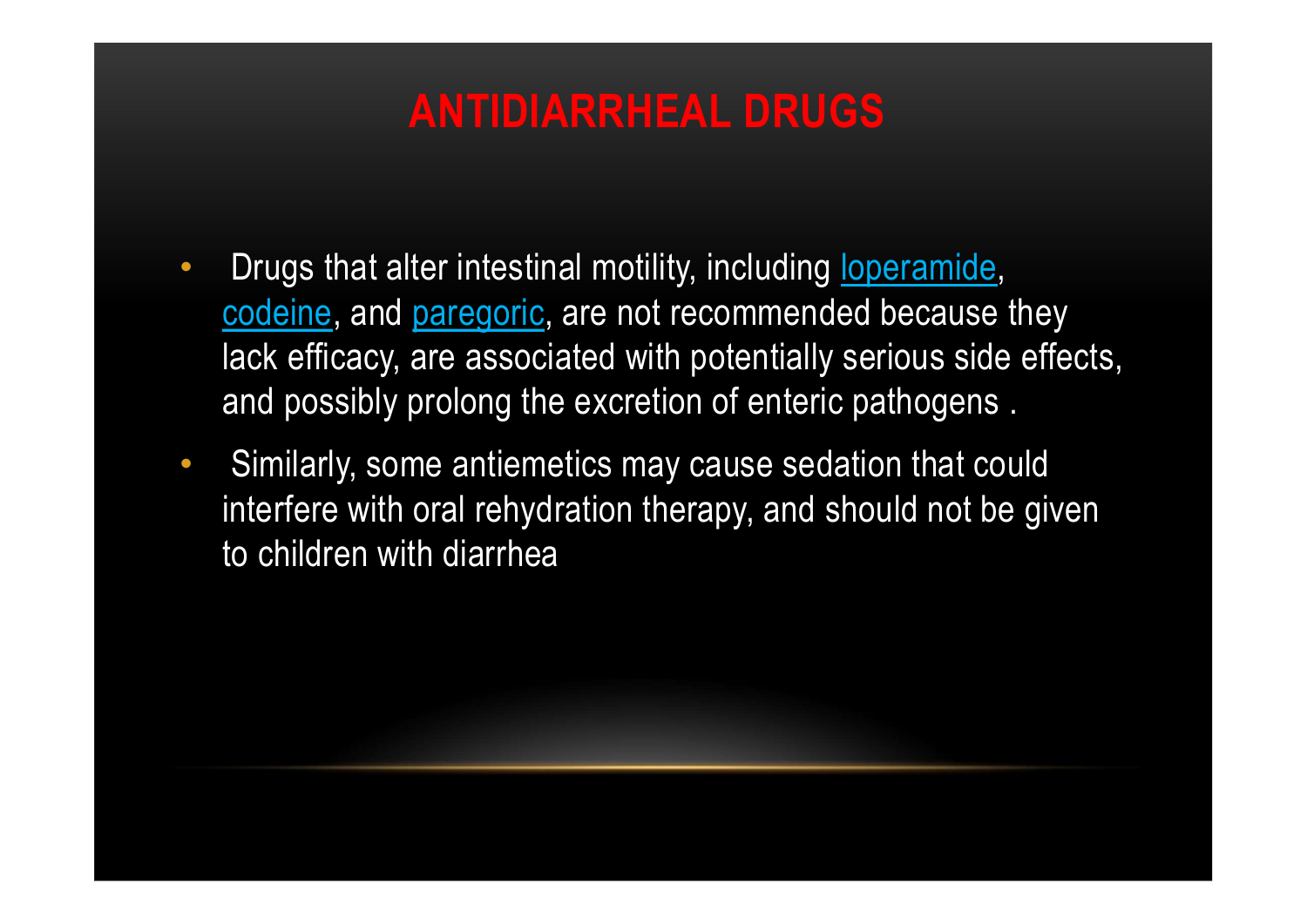# PROBIOTICS

The authors concluded that probiotics appeared to hold promise as adjuvant therapy for persistent diarrhea but there was insufficient evidence to recommend their use at this time. **EXECUTE:**<br>The authors concluded that probiotics appeared to hold promise<br>as adjuvant therapy for persistent diarrhea but there was<br>insufficient evidence to recommend their use at this time.<br>The probiotics used in the tria

The probiotics used in the trials were lactobacillus strains plus